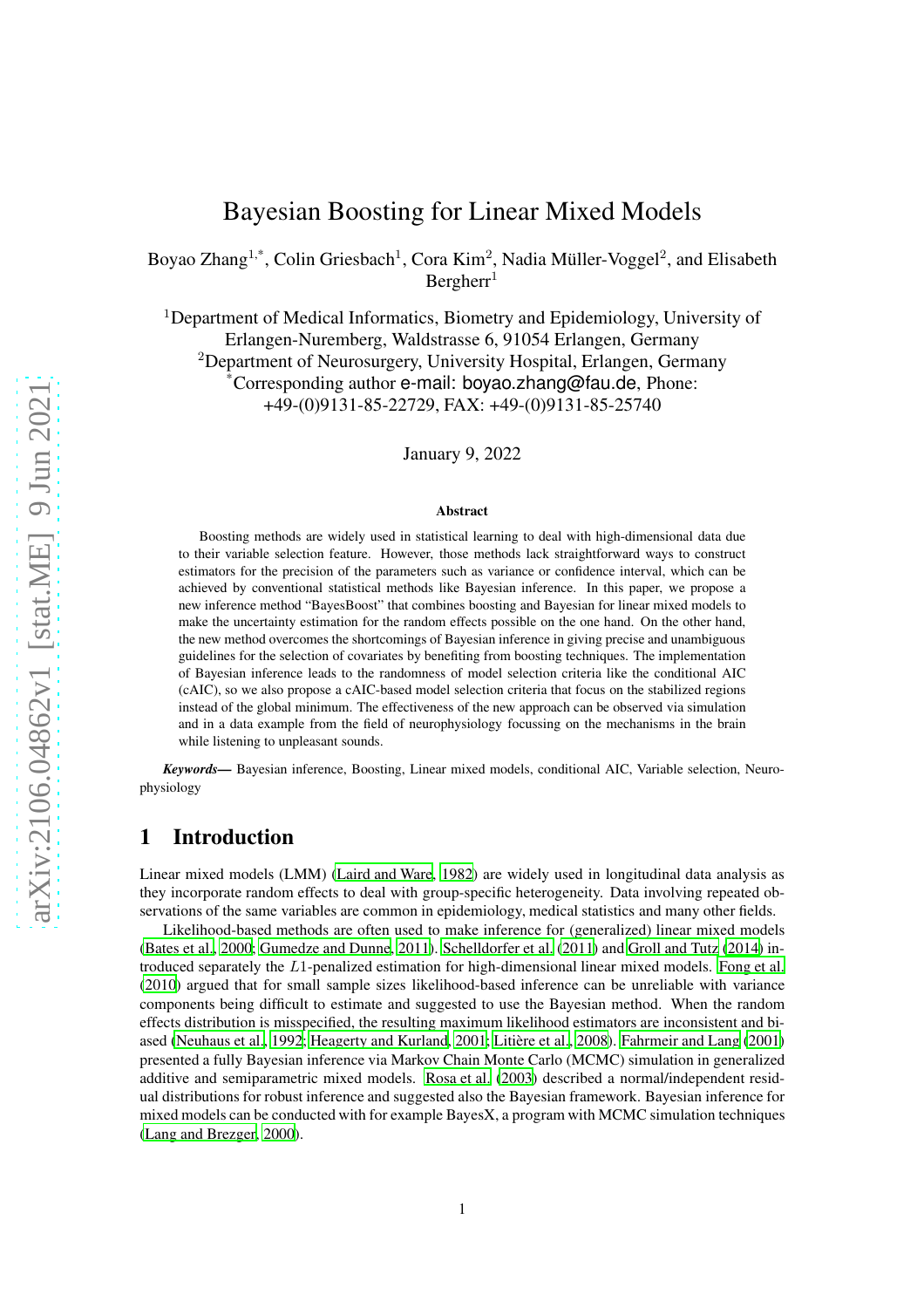Regarding variable selection, [Tutz and Groll](#page-18-1) [\(2010\)](#page-18-1) proposed an additional regularization approach for generalized linear mixed models using likelihood-based boosting. Especially with focus on penalized likelihood inference, likelihood-based boosting [\(Tutz and Binder, 2006\)](#page-18-2) represents an alternative to well known gradient boosting techniques (Bühlmann and Yu, [2003;](#page-16-1) [Hothorn et al., 2010](#page-17-10)) and is due to its componentwise maximization routine suitable for variable selection and high-dimensional data structures. [Griesbach et al. \(2020\)](#page-17-11) addressed potential bias of the likelihood-based boosting estimators occurring in the presence of cluster-constant covariates like gender or treatment group in longitudinal studies and proposed an improved algorithm where the random effects are ensured to be uncorrelated with any observed variables. In [Griesbach et al. \(2021\)](#page-17-12) this bias correction was successfully adapted to gradient boosting estimating technique for linear mixed models. However, variable selection regarding the random structure in this approach is not allowed, as the random effects have to be specified in advance.

Model selection for mixed models is usually based on the Akaike information criterion (AIC) [\(Akaike,](#page-16-2) [1973\)](#page-16-2). [Vaida and Blanchard \(2005\)](#page-18-3) argued that the AIC is not appropriate for the focus on clusters and proposed an AIC derived from the conditional model formulation with the known variance-covariance matrix of random effects, known as the conditional AIC (cAIC). [Liang et al. \(2008](#page-17-13)) provided a corrected cAIC that accounts for the estimation of the variance parameters. [Greven and Kneib \(2010](#page-17-14)) proved that the marginal AIC (mAIC) is an asymptotically biased estimator of the Akaike information that favors smaller models without random effects. Thus, they suggested also the cAIC and derived an analytic representation of the corrected version of cAIC, which saves computing time (Säfken et al., 2018).

While boosting provides a very flexible model-based inference, there is no straightforward way to conduct standard parametric hypothesis tests. The biased estimates induced by shrinkage affects also other viable alternatives such as bootstrap confidence interval [\(Hepp et al.](#page-17-15), [2019;](#page-17-15) [Mayr et al.](#page-17-16), [2017\)](#page-17-16). However, with Bayesian sampling, the variability of the coefficients (e.g. the credible interval) is already part of the estimation procedure. So in this paper, we introduce a new inference method that combines boosting and Bayesian for linear mixed models, denoted as "BayesBoost", which incorporates the two concepts for the first time and benefits from the shrinkage and variable selection properties of boosting and from the uncertainty estimates of MCMC simulation.

BayesBoost divides the estimation procedure into two parts, the componentwise gradient boosting estimation for the fixed effects and the merged estimation (boosting and Gibbs sampler) for the random effects. The automatic selection of the random effects is based on their contribution to the model measured by e.g. the in-sample mean squared error (MSE), and it is assumed that only informative fixed effects have random effects, i.e. only when a covariate is selected as a fixed effect, it can be the participant for the choice of random effects. We also provide the interface for fixed user-defined random effects structure or flexible user-defined random effect participants set to make the automatic selection without this assumption.

To prevent overfitting, we introduce a cAIC-based model selection criteria. Due to the possible occurrence of outliers in the MCMC procedure, the cAIC for the model in some iterations can be extremely small/large. We thus adopt the Hampel-filter [\(Pearson, 1999\)](#page-17-17), which is often used for the data cleaning in time series and signal processing, that replaces the outliers detected by the median absolute deviation [\(Rousseeuw and Croux, 1993\)](#page-18-5) with the median in a moving-window. However, this filter cannot avoid small oscillations and waves of the cAIC series caused by the MCMC samplings. We are inspired by the early stopping meta-algorithm [\(Goodfellow et al.](#page-17-18), [2016](#page-17-18)) from deep learning due to its "patience" parameter that controls the number of times to observe better iteration position before stopping. So we rewrite this algorithm to make it fit for finding the local minimum from cAIC series.

The paper is structured as follows: Section [2](#page-2-0) specifies the linear mixed models and introduces how to make inference with the BayesBoost algorithm. Random effects selection and model selection are also covered in this section. Section [3](#page-7-0) evaluates the performance of the BayesBoost algorithm in two simulations and highlights its new features. Section [4](#page-13-0) presents the application of BayesBoost algorithm on the cognitive neuroscience experiment about the brain reflection listening to unpleasant sounds. Section [5](#page-15-0) concludes with a discussion and outlook. A detailed BayesBoost algorithm is included in the appendix.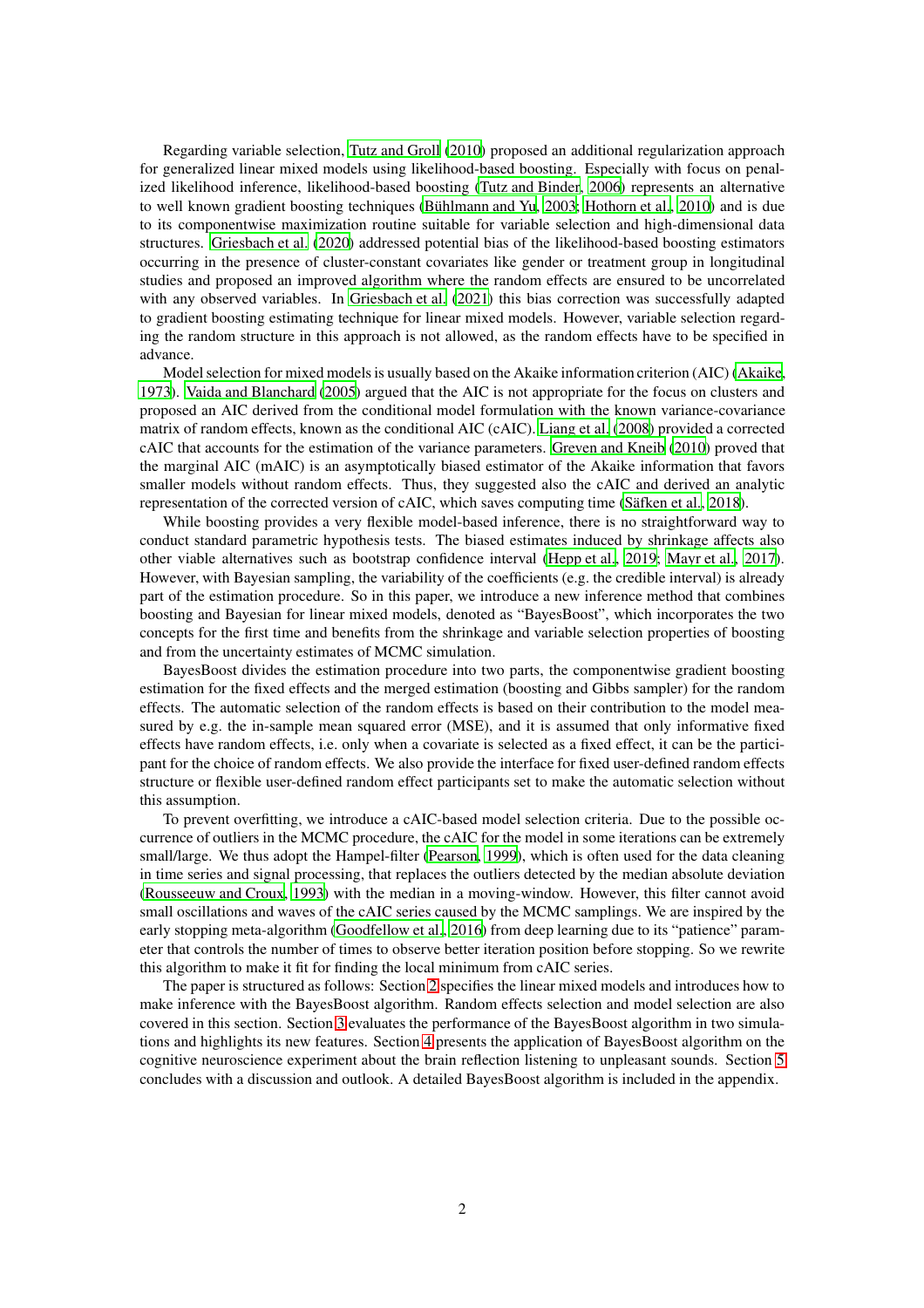# <span id="page-2-0"></span>2 Methods

This section starts with the specification of linear mixed models for longitudinal and clustered data. Then we propose the BayesBoost algorithm for the parameter estimation. A cAIC-based model selection criteria is also introduced in this section.

## 2.1 Model specification

For subjects  $j = 1, ..., n_i$  in clusters or individuals  $i = 1, ..., m$  with  $n = \sum_{i=1}^{m} n_i$ , consider the linear mixed model

$$
\boldsymbol{y}_i = \boldsymbol{X}_i \boldsymbol{\beta} + \boldsymbol{Z}_i \boldsymbol{\gamma}_i + \boldsymbol{\varepsilon}_i,
$$

where  $y_i$  is the  $n_i$ -dimensional vector of responses for individual i,  $X_i$  and  $Z_i$  are  $n_i \times (p+1)$ - and  $n_i \times (q + 1)$ -dimensional design matrices constructed from known covariates,  $\beta$  is a  $(p + 1)$ -dimensional vector of fixed effects with intercept,  $\gamma_i$  is a  $(q+1)$ -dimensional vector of cluster-specific random effects with random intercept, and  $\varepsilon_i$  is a  $n_i$ -dimensional vector of errors. This model can be formulated in a rather compact form as

$$
y = X\beta + Z\gamma + \varepsilon \tag{1}
$$

with

$$
\begin{pmatrix} \gamma \\ \varepsilon \end{pmatrix} \sim N \left( \begin{pmatrix} \mathbf{0} \\ \mathbf{0} \end{pmatrix}, \begin{pmatrix} \mathbf{G} & \mathbf{0} \\ \mathbf{0} & \mathbf{R} \end{pmatrix} \right), \tag{2}
$$

where  $\mathbf{y}=(y_1,\ldots,y_m)^T$ ,  $\boldsymbol{\varepsilon}=(\varepsilon_1,\ldots,\varepsilon_m)^T$  and  $\boldsymbol{\gamma}=(\boldsymbol{\gamma}_1,\ldots,\boldsymbol{\gamma}_m)^T$ , as well as the design matrices  $X = (X_1, \ldots, X_m)^T$  and  $Z = \text{blockdiag}(Z_1, \ldots, Z_m)$ . The covariance matrices for  $\gamma$  and  $\varepsilon$  are assumed to be positive definite, and  $\gamma$  and  $\varepsilon$  are independent. The covariance G and R are blockdiagonal matrices with

$$
R = \text{blockdiag}(\sigma^2 \Sigma_{n_1}, \cdots, \sigma^2 \Sigma_{n_i}, \cdots, \sigma^2 \Sigma_{n_m})
$$
  

$$
G = \text{blockdiag}(Q, \cdots, Q, \cdots, Q),
$$

where  $\gamma_i \sim N(0, Q)$  with  $(1 + q) \times (1 + q)$ -covariance matrix Q. For i.i.d. errors, which is also the case in this paper,  $\boldsymbol{R}$  simplifies to  $\boldsymbol{R} = \sigma^2 \boldsymbol{I}$ .

### 2.2 BayesBoost

From a BayesBoost perspective, only random effects can be considered as random variables, while fixed effects are assumed to be constant. So unlike in conventional full Bayesian inference, where the fixed effects vector  $\beta$  is obtained by MCMC simulation, it is updated by a boosting step in each iteration of the BayesBoost approach. Samples of other random effects parameters are then drawn according to their full conditional distributions with respect to the estimated  $\beta$  as the usual MCMC procedure.

Specifically, the predictor  $\eta$  for the response displays as

<span id="page-2-1"></span>
$$
\pmb{y}=\pmb{\eta}=\sum_{k=1}^p\pmb{\eta}_k
$$

with

$$
\boldsymbol{\eta}_k = \boldsymbol{X}_k \boldsymbol{\beta}_k + \boldsymbol{Z}_k \boldsymbol{\gamma}_k,\tag{3}
$$

where  $X_k = (1, X_k)$  is a design matrix that accounts for the intercept and the corresponding parameter vector is  $\beta_k = (\beta_0, \beta_k)$ . Representation [\(3\)](#page-2-1) divides the predictor into fixed and random parts, and the fixed part should be estimated first in a boosting iteration. The estimation of the separate parts will be explained in the following two paragraphs.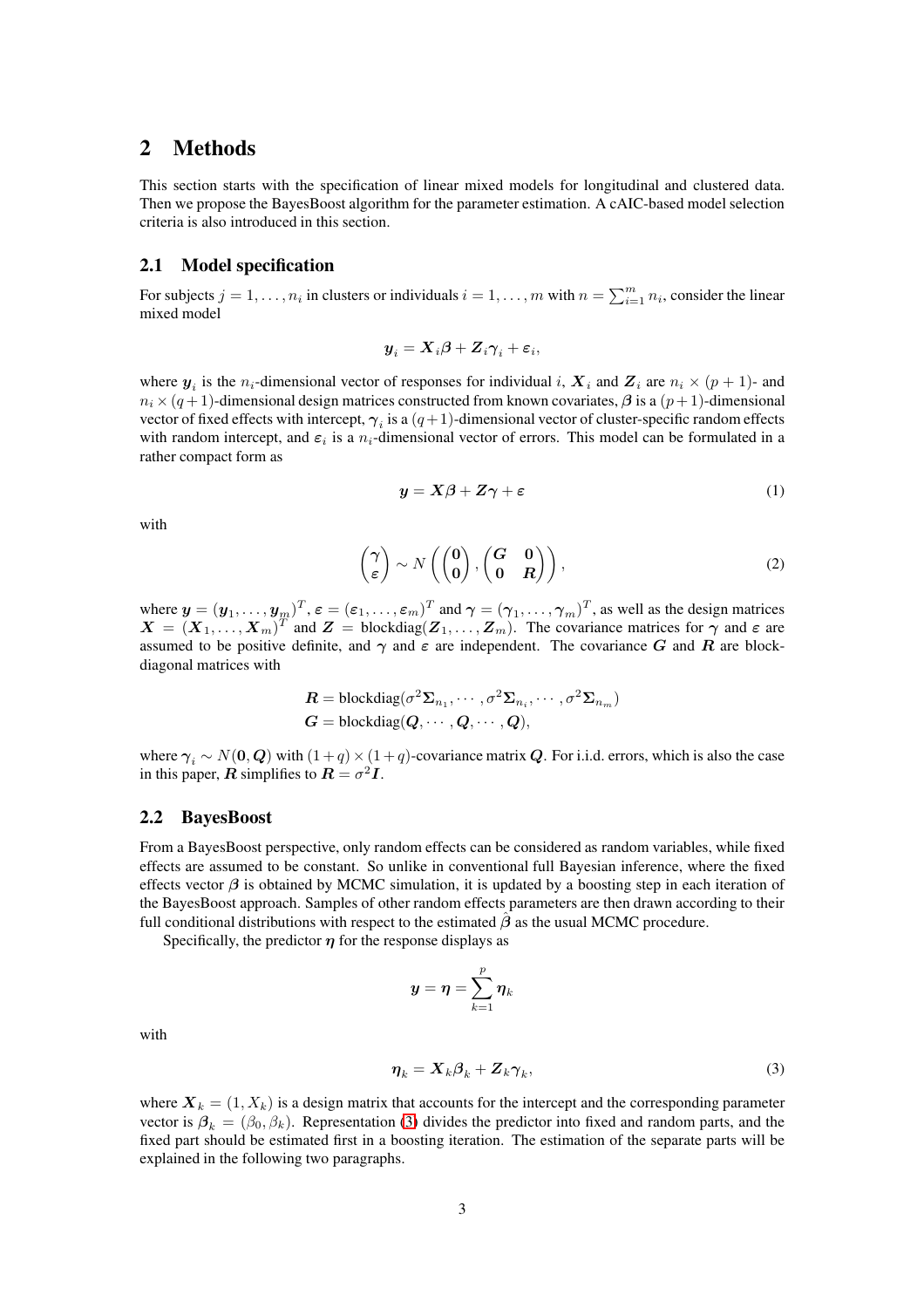### 2.2.1 Fixed effects estimation

In componentwise gradient boosting, the negative gradient vector

$$
\boldsymbol{u}^{[s]} = \frac{\partial \rho(\boldsymbol{y}, \hat{\boldsymbol{\eta}}^{[s-1]})}{\partial \boldsymbol{\eta}} = \boldsymbol{y} - \hat{\boldsymbol{\eta}}^{[s-1]}, \quad s = 1, \dots, m_{\text{stop}}
$$

with the L2-loss  $\rho(\cdot)$ , i.e.  $\rho(a, b) = \frac{1}{2} \sum (a - b)^2$ , in boosting iteration s is fitted to each base-learner  $h(X_k)$ ,  $k = 1, \ldots, p$  separately. The best-fitting base-learner is then selected based on the residual sum of squares with respect to  $\bm{u}^{[s]}$ 

$$
k^* = \underset{k \in \{1, \ldots, p\}}{\arg \min} \sum_{i=1}^n (u_i^{[s]} - \hat{h}(X_{ik}))^2,
$$

where  $X_{ik}$  denotes the *i*-th observation of  $X_k$ . The updated coefficients of fixed effects with respect to the best-fitting covariate are

<span id="page-3-3"></span><span id="page-3-0"></span>
$$
\hat{\boldsymbol{\beta}}^{[s]} = \hat{\boldsymbol{\beta}}^{[s-1]} + \nu \hat{\boldsymbol{\beta}}^{[s]}_{k^*},\tag{4}
$$

where  $\nu$  denotes a step-length or learning rate. Note that  $\hat{\beta}^{[s-1]}$  is a vector of length  $(p+1)$  and  $\hat{\beta}_{k^*}^{[s]}$  is of length 2, so updates of  $\hat{\beta}^{[s]}$  in equation [\(4\)](#page-3-0) happens only in the intercept term and the corresponding  $k^*$ -th covariable, while all the other covariates remains unchanged.

Model improvement benefiting from the fixed effect  $X_{k^*}$  is measured with the MSE

$$
MSE_{k^*, \text{fixed}} = \frac{1}{n} \sum_{i=1}^n \left( u_i - X_{ik^*} \hat{\beta}_{k^*}^{[s]} \right)^2.
$$
 (5)

This serves later for deciding whether  $X_{k^*}$  should also contribute to the model as a random effect, i.e. the selection of random effects.

#### 2.2.2 Random effects estimation

From the conventional Bayesian perspective, both fixed effects  $\beta$  and random effects  $\gamma$  are considered to be random variables. In BayesBoost, however, fixed effects have already been estimated in the boosting step as constants and should not be treated as random variables any more. Therefore, the full Bayesian inference for the parameters of interest is based on the posterior distribution

<span id="page-3-1"></span>
$$
p(\gamma, G, R|\tilde{\mathbf{y}}) \propto p(\tilde{\mathbf{y}}|\gamma, G, R)p(\gamma|G)p(G)p(R), \tag{6}
$$

with  $\tilde{\bm{y}} = \bm{y} - \bm{X}\hat{\bm{\beta}}^{[s]}$  if we treat the fixed effects as an offset term, and  $\bm{\gamma}|\bm{G},\bm{R}$  and  $\bm{G}$  are assumed to be independent. In general, [\(6\)](#page-3-1) cannot be displayed in a closed form, such that the full Bayesian inference is usually conducted through MCMC simulation.

The random effects distribution  $\gamma \sim N(0, G)$  can be seen as a prior for the random effects. The full conditional distribution of  $\gamma$  is then

$$
p(\boldsymbol{\gamma}|\tilde{\boldsymbol{y}},\boldsymbol{G},\boldsymbol{R}) \propto p(\tilde{\boldsymbol{y}}|\boldsymbol{\gamma},\boldsymbol{G},\boldsymbol{R})p(\boldsymbol{\gamma}|\boldsymbol{G})
$$
  
 
$$
\propto \exp\left(-\frac{1}{2}(\tilde{\boldsymbol{y}}-\boldsymbol{Z}\boldsymbol{\gamma})^{T}\boldsymbol{R}^{-1}(\tilde{\boldsymbol{y}}-\boldsymbol{Z}\boldsymbol{\gamma})\right) \exp\left(-\frac{1}{2}\boldsymbol{\gamma}^{T}\boldsymbol{G}^{-1}\boldsymbol{\gamma}\right).
$$
 (7)

It can be shown that [\(7\)](#page-3-2) forms a Gaussian distribution with parameters

<span id="page-3-2"></span>
$$
\begin{aligned} &\boldsymbol{\Sigma}_{\boldsymbol{\gamma}} = \left( \boldsymbol{Z}^T \boldsymbol{R}^{-1} \boldsymbol{Z} + \boldsymbol{G}^{-1} \right)^{-1}, \\ &\boldsymbol{\mu}_{\boldsymbol{\gamma}} = \boldsymbol{\Sigma}_{\boldsymbol{\gamma}} \left( \boldsymbol{Z} \boldsymbol{R}^{-1} \left( \boldsymbol{y} - \boldsymbol{X} \hat{\boldsymbol{\beta}}^{[s]} \right) \right). \end{aligned}
$$

According to the model specification, the covariance matrix for i.i.d. errors  $\mathbf{R} = \sigma^2 \mathbf{I}$  is dominated by the hyperparameter  $\sigma^2$ , and a weakly informative inverse gamma prior  $\sigma^2 \sim IG(a, b)$  with small a and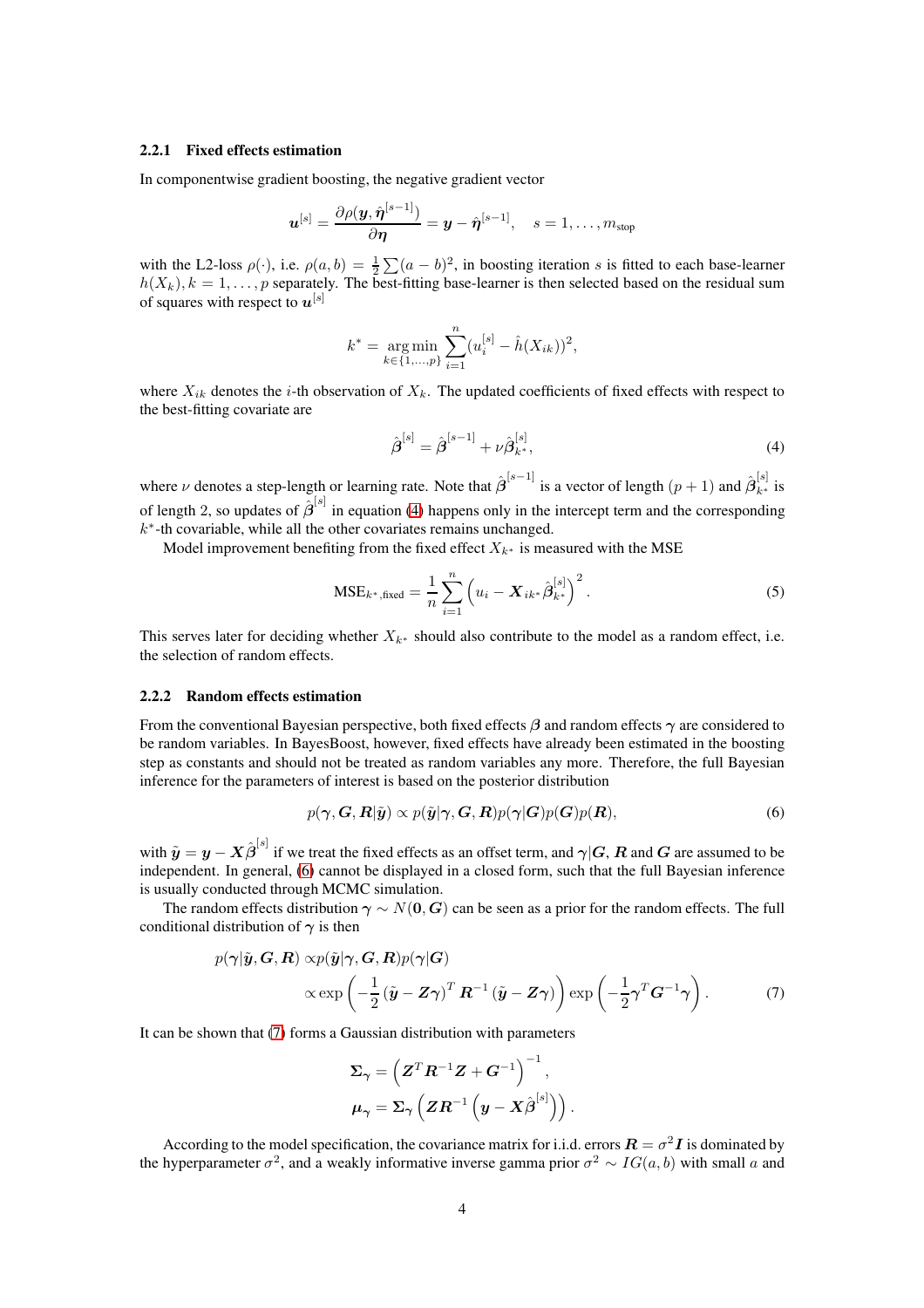b is commonly proposed, because for  $a = b$  and both values approaching zero, the distribution of  $\log \sigma^2$ tends to be a uniform distribution. Thus small values for  $a$  and  $b$  are identified with a weakly informative or noninformative prior. The fully conditional density of  $\sigma^2$  turns out to be

$$
p(\sigma^2 | \tilde{\mathbf{y}}, \boldsymbol{\gamma}) \propto p(\tilde{\mathbf{y}} | \boldsymbol{\gamma}, \sigma^2) p(\sigma^2)
$$
  
\$\propto (\sigma^2)^{-\frac{n}{2}} \exp\left(-\frac{1}{2\sigma^2} (\tilde{\mathbf{y}} - \mathbf{Z}\boldsymbol{\gamma})^T (\tilde{\mathbf{y}} - \mathbf{Z}\boldsymbol{\gamma})\right) \cdot (\sigma^2)^{-a-1} \exp\left(-\frac{1}{\sigma^2}b\right).

It is again an inverse gamma distribution  $IG(\tilde{a}, \tilde{b})$  with

$$
\begin{aligned} &\tilde{a}=a+\frac{n}{2},\\ &\tilde{b}=b+\frac{1}{2}\left(\boldsymbol{y}-\boldsymbol{X}\hat{\boldsymbol{\beta}}^{[s]}-\boldsymbol{Z}\boldsymbol{\gamma}\right)^T\left(\boldsymbol{y}-\boldsymbol{X}\hat{\boldsymbol{\beta}}^{[s]}-\boldsymbol{Z}\boldsymbol{\gamma}\right). \end{aligned}
$$

The last parameter whose prior needs to be specified is the covariance matrix  $\boldsymbol{G}$  of the random effects. Analogously, the block-diagonal matrix  $G = \text{blockdiag}(Q, \ldots, Q)$  is dominated by the covariance matrix of single cluster or individual Q. Usually, we assume an inverse Wishart prior for the covariance matrix, i.e.  $\mathbf{Q} \sim IW(v_0, \Lambda_0)$ , which can be understood as the multivariate case of an inverse gamma distribution. Recalling that Q is a  $(1+q) \times (1+q)$ -dimensional matrix and there exists totally m clusters, we have

$$
p(\mathbf{Q}|\tilde{\mathbf{y}}, \boldsymbol{\gamma}, \mathbf{R}) \propto p(\tilde{\mathbf{y}}|\boldsymbol{\gamma}, \mathbf{Q}, \mathbf{R})p(\boldsymbol{\gamma}|\mathbf{Q})p(\mathbf{Q})
$$
  
\$\propto \mathbf{Q}|\boldsymbol{\gamma} = \exp\left(-\frac{1}{2}\sum\_{i=1}^{m} \boldsymbol{\gamma}\_i^T \mathbf{Q}^{-1} \boldsymbol{\gamma}\_i\right) \cdot |\mathbf{Q}|^{-\frac{v\_0 + (1+q)+1}{2}} \exp\left(-\frac{1}{2}\text{tr}\left(\mathbf{Q}^{-1}\boldsymbol{\Lambda}\_0\right)\right),

where  $|\cdot|$  denotes the determinant of a matrix. Therefore, the full conditionals for  $Q$  is an inverse Wishart distribution with

$$
v = v_0 + m,
$$
  

$$
\Lambda = \Lambda_0 + \gamma^T \gamma.
$$

The corresponding Gibbs samples can then be drawn from the full conditional distributions for unknown parameters. In conventional Bayesian inference for linear mixed models, the MCMC simulation procedure is performed only once. However, the combination of Bayesian inference and boosting makes it necessary that the procedure is performed the same number of times as the total of boosting iterations since the estimated values for the parameters are required at the end of every iteration. To minimize the invalid samples (burn-in) to the most extent, we can use the posterior modes from the last iteration instead of repeatedly using the initialized values as the starting values of the MCMC process for the current iteration. The preference to the mode instead of mean is due to the asymmetric prior distribution of  $\sigma^2$ and Q, and the sample outliers affect the mean but have little effect on the mode. We omit burn-in of the individual MCMC chains for two reasons: the first one is that, due to the gradual convergence to the correct values the starting values in the later boosting iterations are already in the correct area, since they are based on the results of the previous boosting iteration. Hence, we could consider the whole chain generated by all boosting iterations except the last as pseudo burn-in. The second reason is the stability we get from the parameters generated solely by the boosting mechanism: the full conditional distributions are derived on constant fixed effects  $\hat{\beta}^{[s]}$ , which also leads to less instability than seen in full MCMC approaches. There will not exist large changes in the burn-in period between the samples as seen in conventional Bayesian inference, where  $\beta$  is regarded a random variable and must be drawn as well because the process of approaching the stationary region is omitted.

Another point deserving to be mentioned here is the nearest positive definite matrix. Model selection discussed in this paper is based on the conditional AIC, which requires a Cholesky decomposition of the covariance matrix  $G$  or just  $Q$  to avoid calculating the high-dimensional inverse matrix (Säfken et al., [2018\)](#page-18-4). The covariance matrix  $Q$  constructed from the elementwise posterior mode of Gibbs samples,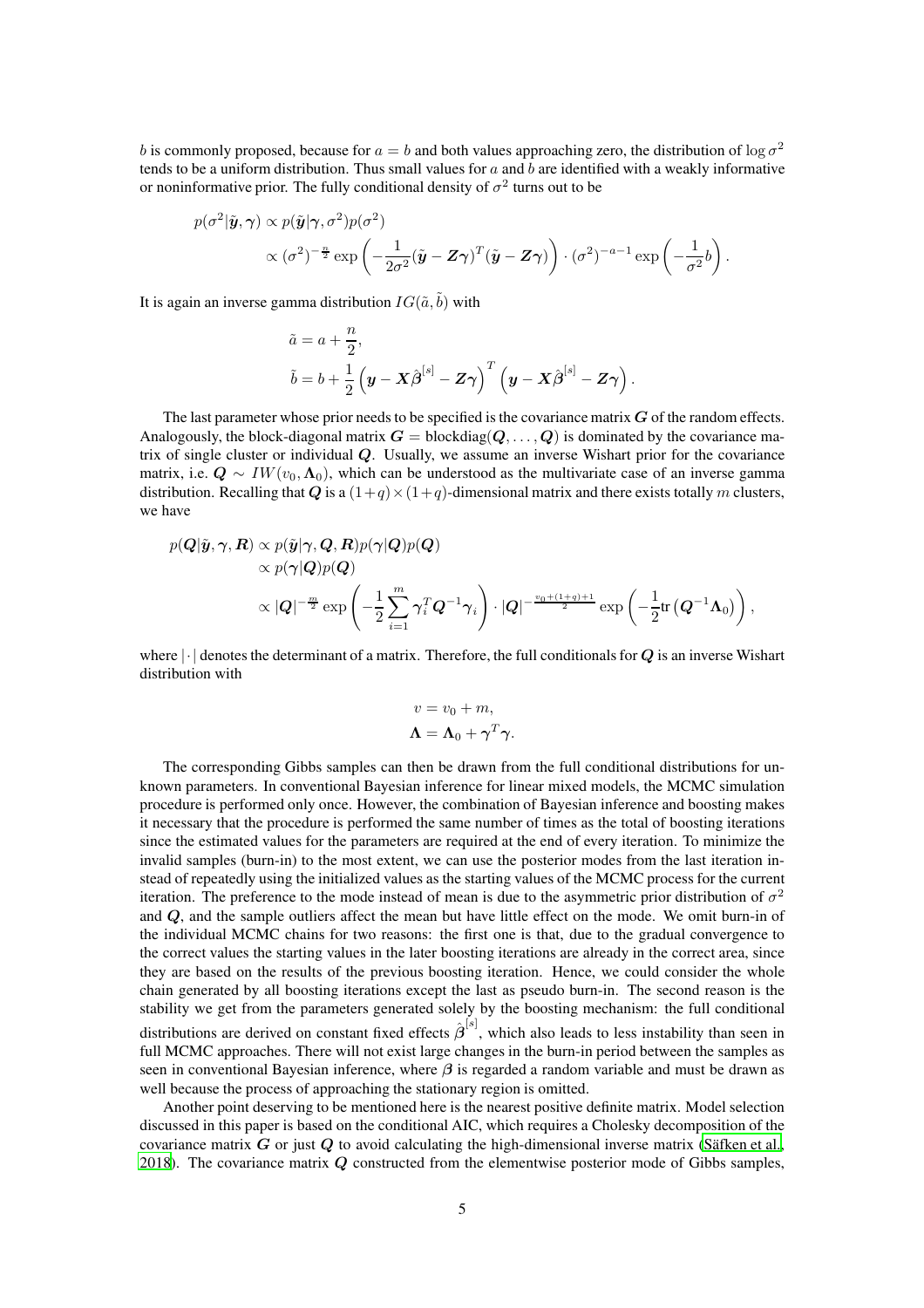however, does not guarantee to be a positive definite matrix, i.e. the condition of Cholesky decomposition is not fulfilled. In practice, for the case of non-positive definite  $Q$ , we suggest to transform it to its nearest positive definite matrix. The transforming algorithm is beyond the scope of this paper, for more details please refer to [Higham](#page-17-19) [\(2002\)](#page-17-19).

#### 2.2.3 Bias correction

A common problem of the likelihood-based boosting approach is the correlation between random intercepts and cluster-constant covariates (e.g. gender or age-group), and [Griesbach et al.](#page-17-11) [\(2020\)](#page-17-11) addressed the problem by introducing an additional correction step for the random effects within a usual boosting framework. But unlike the "piecewise" updates of random effects in the usual boosting algorithms, BayesBoost extracts the whole information of random effects from the residuals (i.e.  $y-X\hat{\bm{\beta}}^{[s]}$ ) at once in every boosting iteration through MCMC simulation. This mechanism often induces ineffective updates of fixed effects. Due to stepwise build up of the boosting approach the fixed effects explain only a little variance of the response in the beginning iterations, such that the residuals contain lots of information, which ought to belong to the fixed effects part, but are explained by the random effects altogether. Consequently, the information extracted by the fixed effects in the next boosting iterations from the remaining residuals  $y - X\hat{\beta}^{[s-1]} - Z\hat{\gamma}^{[s-1]}$  becomes ineffective since lots of information have already been accounted by the random part.

Therefore, weakened and disentangled updates are meaningful not only for the random intercepts but also for the random slopes in the BayesBoost framework. To prevent such correlation between fixed and random effects, we replace the original design-matrix of the random effects  $Z$  with

<span id="page-5-0"></span>
$$
\mathbf{Z} = (\mathbf{I} - \mathbf{X}(\mathbf{X}^T \mathbf{X})^{-1} \mathbf{X}^T) \tilde{\mathbf{Z}},
$$
\n(8)

where  $I - X(X^T X)^{-1} X^T$  is known as the residual maker matrix, which is interpreted as a matrix that produces the least squares residuals in the regression of  $\tilde{Z}$  on X when it multiplies any  $\tilde{Z}$ . Note that the design matrix  $Z$  used in the entire algorithm including what we have discussed above is actually the corrected version [\(8\)](#page-5-0). Based on the linear regression theory it can be easily proved that  $X^T Z = 0$ , i.e.  $Z$  is uncorrelated with  $X$ . From this perspective, the corrected design matrix  $Z$  and  $X$  creates twodimensional orthogonal subspaces. Variations or updates of random effects on the Z-subspace will not influence the fixed effects on the  $X$ -subspace due to this orthogonal projection. This transformation helps limiting the explanation scope of random effects, i.e. the random effects can only explain the variation of response that cannot be explained by the fixed effects.

### 2.2.4 Random effects selection

The last step of the algorithm is the selection of random effects. To make it possible, the covariance structure of random effects needs to be reconstructed at the sampling step. Based on the assumption that only fixed effects can have random effects, as long as the best-fitting fixed effect  $X_{k^*}$  in iteration s has not served as a random effect, a temporary or potential covariance matrix  $\bm{Q}_\mathrm{pot}^{[s]}$  shall be constructed

<span id="page-5-1"></span>
$$
\boldsymbol{Q}_{\mathrm{pot}}^{[s]} = \mathrm{diag}(\boldsymbol{Q}^{[s-1]},1),
$$

with 1 as the initialized starting value. The change of the covariance structure affects also other relevant elements for example the hyperparameter  $\Lambda_{0,pot}^{[s]}$ , and the design matrix  $Z_{pot}^{[s]}$  should also coincide with the new structure. Estimates, especially  $\gamma_{\rm mode, pot}^{[s]}$  (posterior mode), based on the new structure enables us to have access to the model improvement benefiting from  $X_{k^*}$  as both a fixed and a random effect, i.e.

$$
MSE_{k^*} = \frac{1}{n} \sum_{i=1}^n \left( u_i - \mathbf{X}_{ik^*} \hat{\boldsymbol{\beta}}_{k^*}^{[s]} - \mathbf{Z}_{ik^*,\text{pot}}^{[s]} \hat{\boldsymbol{\gamma}}_{k^*,\text{mode, pot}}^{[s]} \right)^2, \tag{9}
$$

where  $Z_{k^*,\text{pot}}^{[s]}$  denotes the submatrix of  $Z_{\text{pot}}^{[s]}$  accounting for the  $k^*$ -th covariate.

Decisions on the selection of random effects can thus be made by comparing the mean squared error in terms of the  $X_{k^*}$  as a fixed effect in [\(5\)](#page-3-3) and that as both fixed and random in [\(9\)](#page-5-1). If the model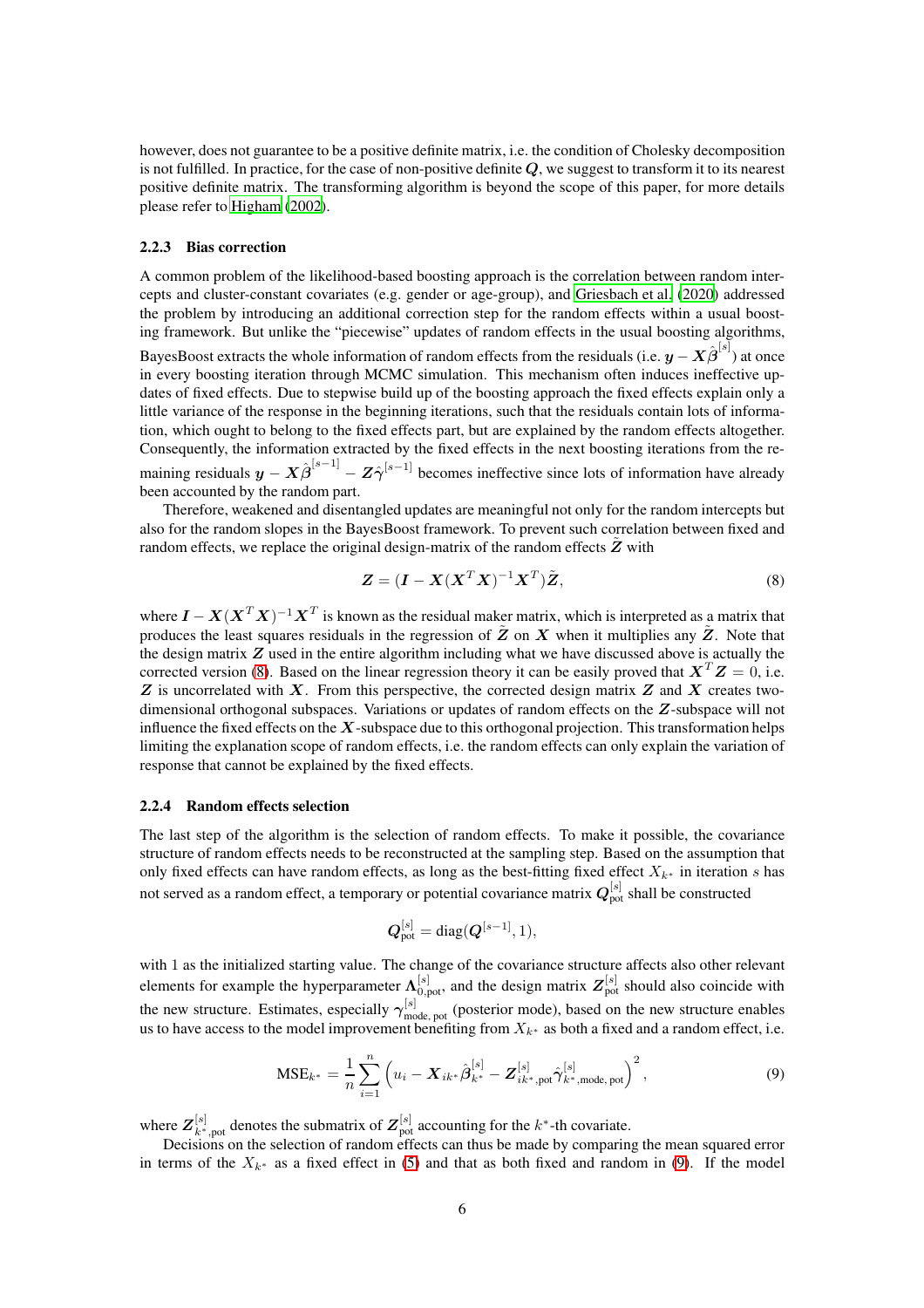improvement of  $X_{k^*}$  as both fixed and random effect is greater than as only fixed, the structures of potential covariance as well as other elements shall be held, otherwise they ought to be reset to the previous status.

Theoretically, if  $X_{k^*}$  is not additionally recognized as a random effect, the MCMC simulation process should be conducted again with the old covariance structure to get more precise estimations. But we can still keep the estimates excluding only  $X_{k^*}$  relevant values practically (e.g. keep the already selected random effects in the previous iterations  $\hat{\gamma}_{0,\text{mode}}^{[s]}$  and  $\hat{\gamma}_{1,\text{mode}}^{[s]}$  from  $\hat{\gamma}_{\text{mode, pot}}^{[s]} = \left(\hat{\gamma}_{0,\text{mode}}^{[s]},\hat{\gamma}_{1,\text{mode}}^{[s]},\hat{\gamma}_{k^*,\text{mode}}^{[s]}\right)^T$ as the estimate for  $\hat{\gamma}^{[s]}$ ), because a larger MSE<sub>k\*</sub> implies also small influence of  $X_{k^*}$  on the model. In other words, the estimates within the old covariance structure have already explained the model well, so ignoring the  $X_{k^*}$  relevant estimates will have little effect. And for the efficiency concerns, a second MCMC procedure is a huge computing burden. Therefore, in our proposed algorithm, the estimates sampled from the potential structures are still updated even if  $X_{k^*}$  is not selected as a random effect.

Finally, we present a sketch of BayesBoost in Algorithm [1](#page-6-0) that summarizing its basic mechanism and ideas. A detailed description of BayesBoost is given at Appendix [A.1.](#page-18-6)

### <span id="page-6-0"></span>Algorithm 1 BayesBoost for linear mixed models

- 1: Initialization.
- 2: Calculate the uncorrelated design-matrix Z.
- 3: for Boosting iteration  $s = 1$  to  $m_{\text{stop}}$  do
- 4: Find the best-fitting variable  $X_{k^*}, k^* \in \{1, ..., p\}$  and its coefficient  $\hat{\beta}_{k^*}$  (with intercept) by fitting componentwise regression models to the pseudo-residuals.
- <span id="page-6-1"></span>5: if  $X_{k^*}$  serves not as a random effect in iteration  $s - 1$  then
- 6: Construct potential covariance matrix  $Q_{\text{pot}}^{[s]}$ , hyperparameter  $\Lambda_{0,\text{pot}}^{[s]}$  and design matrix  $Z_{\text{pot}}^{[s]}$ . Gibbs samples in the following are then drawn from the distributions with respect to these potential structures.

```
7: end if
```
- 8: for MCMC samplings  $t = 1$  to T do
- 9: Take the estimates of iteration  $s 1$  as the starting values.
- 10: Sample  $\hat{\gamma}^{(t)}$  from  $N(\mu_{\gamma}, \Sigma_{\gamma})$ .
- 11: Sample  $\hat{\sigma}^{2(t)}$  from  $IG(\tilde{a}, \tilde{b})$ .
- 12: Sample  $\hat{\boldsymbol{Q}}^{(t)}$  from  $IW(v, \boldsymbol{\Lambda})$ .

```
13: end for
```

```
14: Take the elementwise posterior modes of \hat{\gamma}^{(t)}, \hat{\sigma}^{2(t)} and \hat{Q}^{(t)} for all T as the estimates \hat{\gamma}^{[s]}, \hat{\sigma}^{2[s]}and \hat{\mathbf{Q}}^{[s]}, respectively.
```
- 15: if  $\text{MSE}_{k^*,\text{fixed}} < \text{MSE}_{k^*}$  then
- 16: Regard  $X_{k^*}$  as an informative random effect, accept the potential structures of parameters as the new, and keep the estimates.
- 17: else
- 18: Reject the potential structures of parameters and reset them to the state of last boosting iteration. Subset the estimates by excluding  $X_{k^*}$  relevant values and keep the rest.
- 19: end if

```
20: Update the predictor \hat{\boldsymbol{\eta}}^{[s]}=\hat{\boldsymbol{\eta}}^{[s-1]}+\boldsymbol{X}_{k^*}\hat{\boldsymbol{\beta}}^{[s]}_{k^*}+\boldsymbol{Z}^{[s]}\hat{\boldsymbol{\gamma}}^{[s]}
```
- 21: end for
- 22:  $\mathbf{return}\;\hat{\bm{\eta}}^{[m_\text{stop}]}$

### 2.3 Model selection

The conditional AIC (cAIC, [Greven and Kneib \(2010\)](#page-17-14)) is a good measure to perform model selection as briefly summarized in the introduction. In boosting algorithms, the model at the end of each iteration can be regarded as a complete model, from which the cAIC can be calculated. Thus we obtain a series of cAIC at the end of entire learning process and the best model should have the least cAIC. However, possible extreme samples drawn from the conditional distributions in BayesBoost algorithm makes the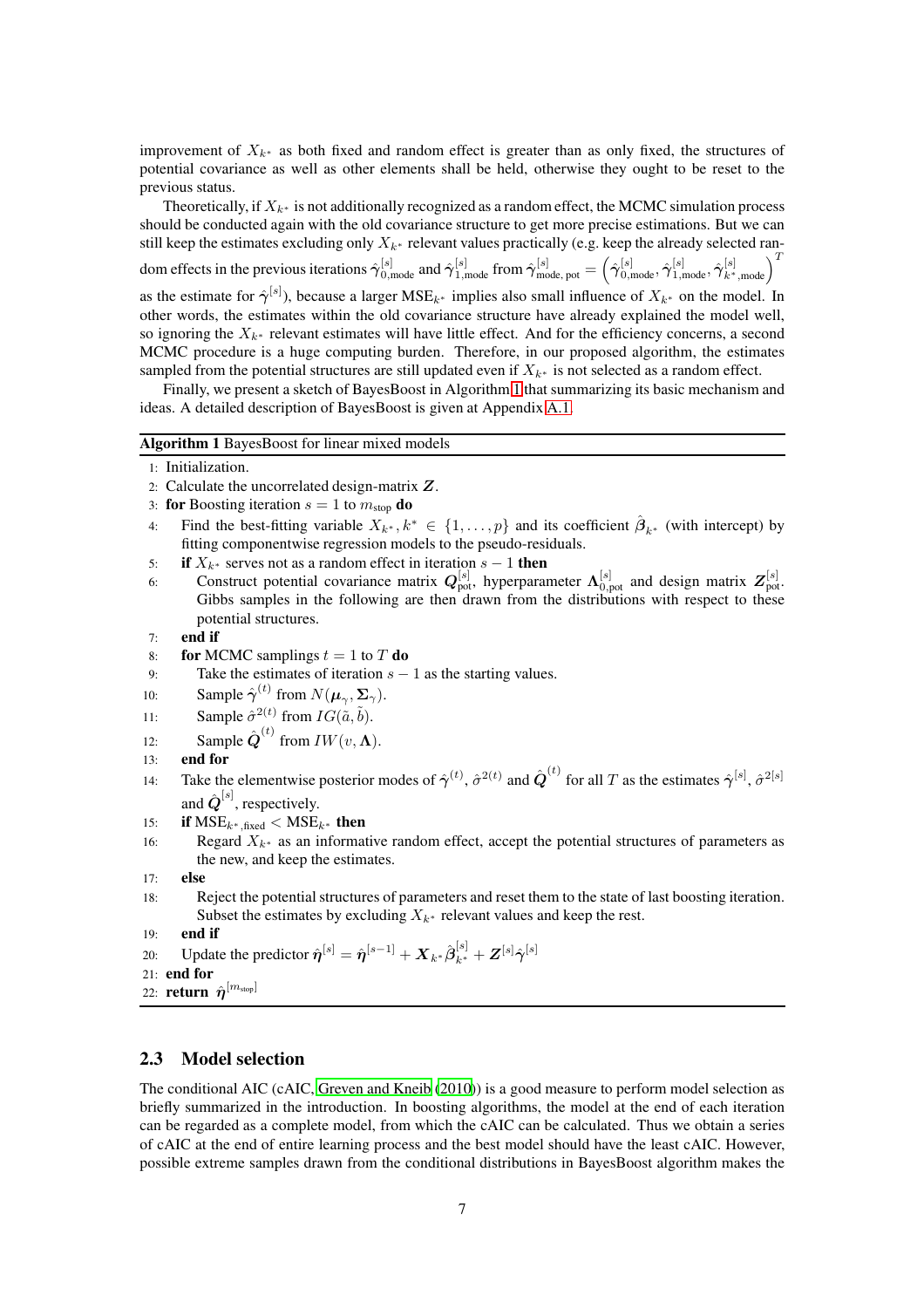global minimum of a cAIC series not reliable. Even if the extremum is not considered, the randomness of the sampling process determines naturally cAICs to be a series with local waves and oscillations rather than a smooth curve. We thus construct a special cAIC-based model selection criteria for BayesBoost.

To deal with the outliers of the cAIC series, we use the Hampel-filter [\(Pearson, 1999](#page-17-17)) that detects and removes outliers by using the Hampel identifier, which is a variation of the three-sigma rule of statistics but robust against outliers. Specifically, the outliers are detected by the median absolute deviation in a moving-window, and then replaced with the local median.

The Hampel-filter is not a smoothing filter, hence local waves and oscillations will not disappear even though the filter is applied to the series. Theoretically, all smoothing methods in the field of signals or time series can be applied to the cAIC series, decisions on the model choice can then be made based on the smoothed values. Increasing the number of Gibbs samples at the cost of computing time can make the oscillations smaller, but cannot guarantee a disappearance.

Our solution of the problem is inspired by the early stopping meta-algorithm [\(Goodfellow et al.,](#page-17-18) [2016\)](#page-17-18) from deep learning, and we introduce a simple and non-smoothing method to find the local minimum from the oscillated cAIC series. Due to the stepwise updating mechanism of boosting algorithms, there should exist little difference between the estimates at the stopping and its nearby iterations. Therefore, early stopping can be understood as finding the stabilized or converged region first, and finding the smallest possible iteration from the region the next. From the region perspective, the effect of oscillations caused by the randomness of sampling plays no important role anymore. To control the scope of the region, we introduce a "patience" hyperparameter  $\alpha$  controlling the number of times to observe better iterations before stopping. For example, given the cAIC of the model at iteration s and patience  $\alpha$ , decision on whether s should be the stopping iteration is based on if there exists smaller cAIC in the following iterations up to  $s + \alpha$ . The existence of smaller value means a model improvement in the following iterations, i.e. the stabilized region has not been reached. Otherwise the model has already been in good state and further updates may induce overfitting.

On the one hand, the patience parameter avoids immediately stopping if the right next cAIC larger than the current, which may simply cased by randomness in the samples. It observes patiently the following iterations to check whether the increase of cAIC is random or a trend. If it is a trend, then it stops, otherwise there must exists smaller values in the following iterations than the current. On the other hand, if enough boosting iterations are performed, due to the randomness it can hardly avoid the case of the global minimum located at the overfitting area. The "patience" method seeks, however, the local minimum instead of the global, and the stopping iteration is usually located at the beginning of the stabilized region.

Though the burn-in is not necessary in BayesBoost as discussed above, its effect still exists, i.e. there exists big biases between the estimates and reality, because the stationary distribution has not reached within an acceptable error in this period. Consequently, the cAIC series at early iterations may fluctuate drastically and sometimes affect the effectiveness of the patience parameter. To avoid the effect of burn-in samples, we can force the model selection process starting from a relatively stable iteration. There is no need to find a precise location, as long as the variation of cAICs is not obviously large, a rough number depending on the model complexity is already enough.

We present the special model selection method in Algorithm [2.](#page-8-0)

# <span id="page-7-0"></span>3 Simulation

In the following, two simulation studies are shown to demonstrate the performance of BayesBoost. The first one compares the estimation accuracy for both random intercept and random slope model between BayesBoost and the enhanced gradient boosting algorithm  $g$ rbLMM proposed by [Griesbach et al.](#page-17-12) [\(2021\)](#page-17-12). The second one highlights the random effects selection of BayesBoost and explores its uncertainty estimation feature with a simulation example.

## 3.1 Estimation accuracy

The grbLMM algorithm shows the latest research results in applying gradient boosting technique to linear mixed models, but the covariance structure of the random effects must be specified in advance due to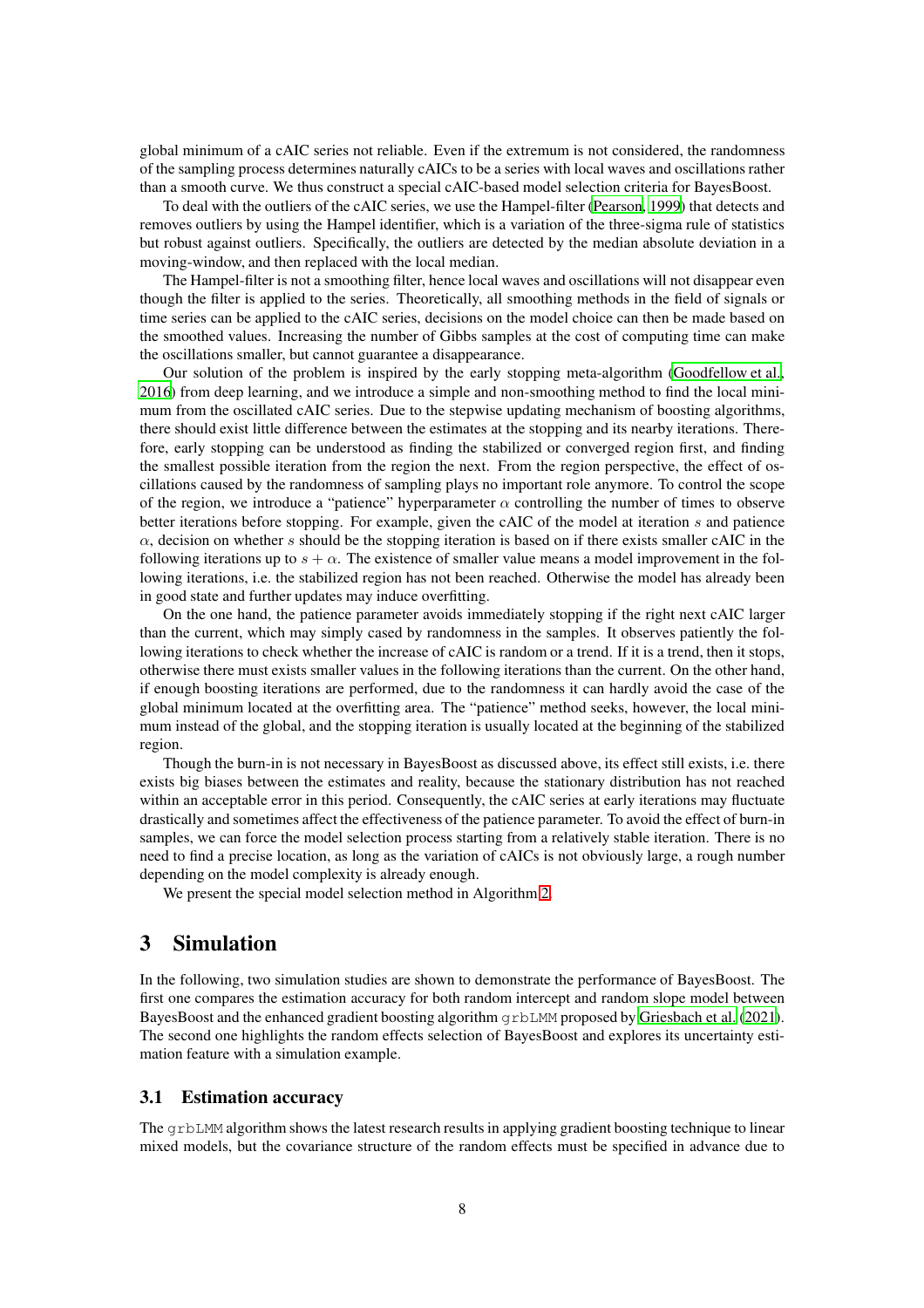<span id="page-8-0"></span>

1: Apply Hampel-filter to the cAIC series. 2: Let  $\alpha$  be the "patience", the number of times to observe further cAICs before giving up. 3: Initialize from which iteration to start the selection  $\zeta$ . 4: Initialize  $j = 0$ ,  $i = \alpha + \zeta$  and  $v = \infty$ . 5: Initialize stopping iterations  $s = i$ . 6: while  $j < \alpha$  do 7:  $i = i + 1$ 8: if  $cAIC_i < v$  then 9:  $j = 0$ 10:  $s = i$ 11:  $v = cAIC_i$ 12: else 13:  $j = j + 1$  $14:$  end if 15: end while 16: return s.

lacking an option for random effects selection. The BayesBoost algorithm can mimick this behaviour by preserving the space of limiting the maximal number of random effects the final model contains or just giving a pre-defined covariance structure. These can be achieved by closing the step [5](#page-6-1) in Algorithm [1](#page-6-0) if the maximal number of random effects exceeds, or simply replacing the step with a pre-defined covariance structure (and skip the random effects selection, i.e. comparison of MSEs), and the latter is what we have done in this simulation to conduct a fair comparison.

We use the same setup as [Griesbach et al.](#page-17-12) [\(2021\)](#page-17-12), i.e., for individuals  $i = 1, \dots, 50$  and their replicates  $j = 1, \dots, 10$  and thus the total observations  $n = 500$ , the response in the random intercept model is drawn from

$$
\mathbf{y}_i = 1 + 2\mathbf{x}_{i1} + 4\mathbf{x}_{i2} + 3\mathbf{x}_{i3} + 5\mathbf{x}_{i4} + \gamma_{i0} + \varepsilon_i,
$$

with  $\gamma_0 \sim N(0,\tau^2)$  , and in the random slope model is drawn from

$$
\mathbf{y}_{i} = 1 + 2x_{i1} + 4x_{i2} + 3x_{i3} + 5x_{i4} + \gamma_{i0} + \gamma_{i1}x_{i3} + \gamma_{i2}x_{i4} + \varepsilon_{i}, \tag{10}
$$

with  $(\boldsymbol{\gamma}_{i0},\boldsymbol{\gamma}_{i1},\boldsymbol{\gamma}_{i2}) \sim N(\mathbf{0},\boldsymbol{Q})$  where

<span id="page-8-1"></span>
$$
\boldsymbol{Q} = \begin{pmatrix} \tau^2 & \tau^* & \tau^* \\ \tau^* & \tau^2 & \tau^* \\ \tau^* & \tau^* & \tau^2 \end{pmatrix}.
$$

The simulations are evaluated for five different cases  $p \in \{10, 25, 50, 100, 500\}$  ranging from low to high dimensions. In both models, the random variables  $x_i$ ,  $i = 1, \ldots, p$  are standard normal distributed and only the first four variables are informative, specifically,  $x_1$  and  $x_2$  are cluster-constant covariates. Moreover,  $\varepsilon \sim N(0, \sigma^2)$  with  $\sigma = 0.4$  and  $\tau \in \{0.4, 0.8, 1.6\}$ . In the random slope model  $\tau^*$  is chosen so that  $\text{cor}(\gamma_{ic}, \gamma_{id}) = 0.6$  for all  $c, d = 1, 2, 3$  holds.

The estimation accuracy is evaluated by the mean squared errors

$$
\text{MSE}_{\theta} := \|\theta - \hat{\theta}\|^2 \quad \text{and} \quad \text{MSE}_{\sigma^2} := (\sigma^2 - \hat{\sigma}^2)^2
$$

with  $\theta \in \{\beta, \gamma\}$ . For random intercept model, the variance  $\tau^2$  is evaluated with  $MSE_{\tau^2} := (\tau^2 - \hat{\tau}^2)^2$ , and in case of the random slope model, the covariance matrix Q is measured by  $MSE_Q = ||Q - \hat{Q}||_F$ where  $\|\cdot\|$  denotes the Frobenius norm. Performance of variable selection is evaluated by calculating the false positive rate (FP). False negatives do not occur in both methods and hence are omitted.

Table [1](#page-9-0) and [2](#page-10-0) summarizes the performance of 100 simulation runs for random intercept and random slope model respectively. Estimates of grbLMM are taken at the stopping iterations determined by 10 folds cross-validation and the step-length  $\nu = 0.1$  is set to each simulation runs. BayesBoost is not an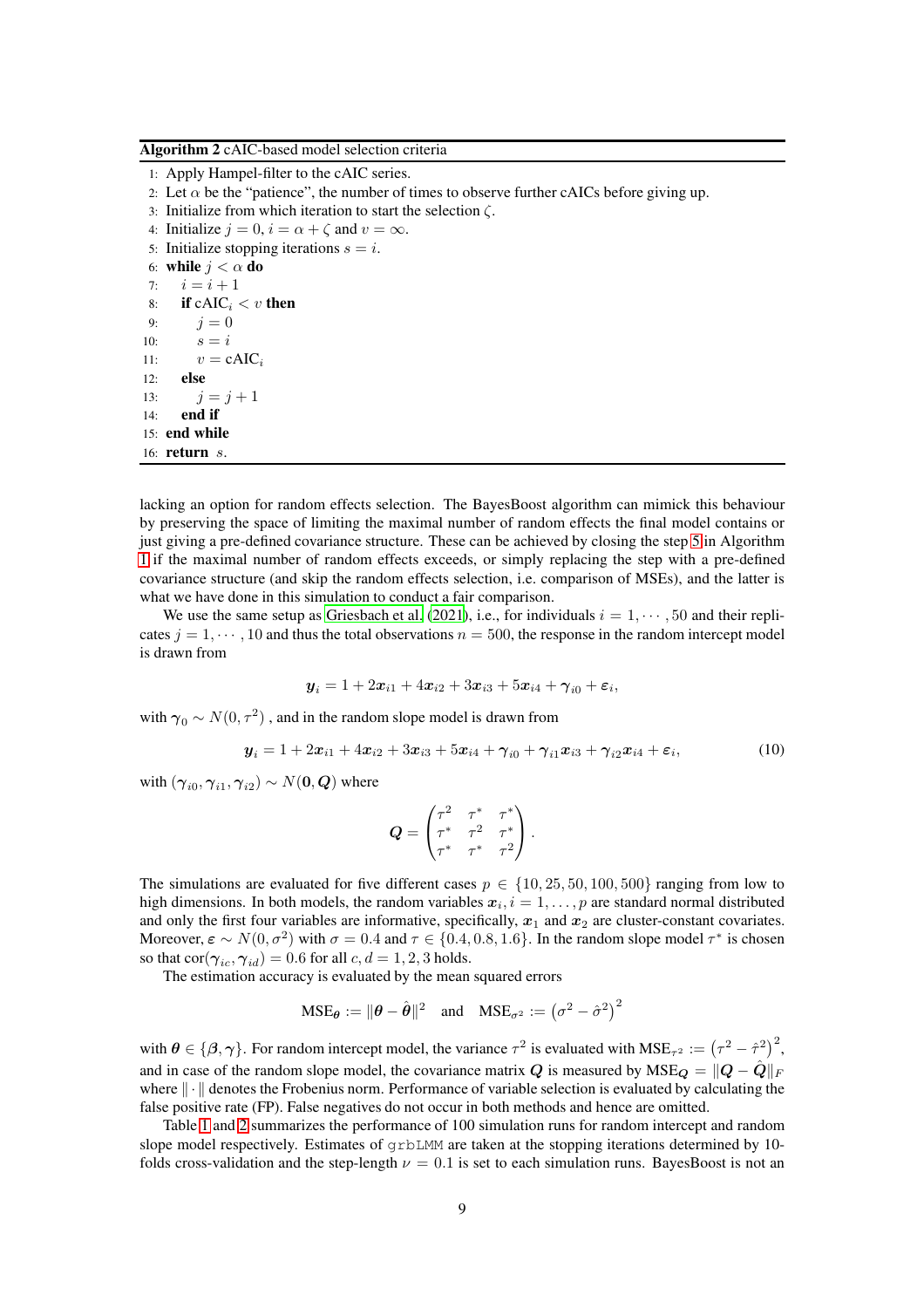|        | $\boldsymbol{p}$ | grbLMM        |                |                  |                |      |               |                | <b>BayesBoost</b> |                |      |  |  |
|--------|------------------|---------------|----------------|------------------|----------------|------|---------------|----------------|-------------------|----------------|------|--|--|
| $\tau$ |                  | $MSE_{\beta}$ | $MSE_{\tau^2}$ | $MSE_{\sigma^2}$ | $MSE_{\gamma}$ | FP   | $MSE_{\beta}$ | $MSE_{\tau^2}$ | $MSE_{\sigma^2}$  | $MSE_{\gamma}$ | FP   |  |  |
| 0.4    | 10               | 0.013         | 0.001          | < .001           | 1.192          | 0.48 | 0.015         | 0.002          | < .001            | 1.314          | 0.15 |  |  |
|        | 25               | 0.014         | 0.001          | < .001           | 1.201          | 0.31 | 0.016         | 0.002          | < .001            | 1.312          | 0.11 |  |  |
|        | 50               | 0.015         | 0.001          | 0.001            | 1.194          | 0.20 | 0.017         | 0.002          | < .001            | 1.302          | 0.08 |  |  |
|        | 100              | 0.019         | 0.001          | 0.001            | 1.278          | 0.14 | 0.020         | 0.002          | < .001            | 1.390          | 0.07 |  |  |
|        | 500              | 0.021         | 0.001          | 0.001            | 1.241          | 0.04 | 0.022         | 0.001          | 0.001             | 1.430          | 0.04 |  |  |
|        | 10               | 0.043         | 0.014          | < .001           | 2.570          | 0.49 | 0.041         | 0.017          | < .001            | 2.993          | 0.17 |  |  |
|        | 25               | 0.043         | 0.014          | < .001           | 2.528          | 0.35 | 0.042         | 0.017          | < .001            | 2.977          | 0.12 |  |  |
| 0.8    | 50               | 0.050         | 0.012          | 0.001            | 2.759          | 0.24 | 0.049         | 0.017          | < .001            | 3.227          | 0.09 |  |  |
|        | 100              | 0.050         | 0.015          | 0.001            | 2.701          | 0.16 | 0.049         | 0.018          | < .001            | 3.116          | 0.07 |  |  |
|        | 500              | 0.057         | 0.015          | 0.001            | 2.837          | 0.05 | 0.067         | 0.022          | 0.003             | 3.240          | 0.05 |  |  |
|        | 10               | 0.155         | 0.230          | ${<}.001$        | 7.850          | 0.47 | 0.152         | 0.238          | < 0.001           | 9.493          | 0.17 |  |  |
| 1.6    | 25               | 0.178         | 0.195          | < .001           | 8.710          | 0.34 | 0.176         | 0.269          | < .001            | 10.366         | 0.12 |  |  |
|        | 50               | 0.176         | 0.259          | 0.001            | 8.413          | 0.29 | 0.174         | 0.297          | < .001            | 9.787          | 0.09 |  |  |
|        | 100              | 0.174         | 0.238          | ${<}.001$        | 8.416          | 0.14 | 0.172         | 0.310          | < .001            | 9.835          | 0.06 |  |  |
|        | 500              | 0.166         | 0.255          | 0.001            | 7.823          | 0.05 | 0.165         | 0.277          | 0.001             | 9.162          | 0.04 |  |  |

<span id="page-9-0"></span>**Table 1** Results of model evaluation between  $\alpha$ rbLMM and BayesBoost in the random intercepts setup.

efficient algorithm due to the MCMC simulation and the calculation of cAIC. To increase the computing speed, we thus set a smaller MCMC sample  $T = 30$  and a relatively larger step-length  $\nu = 0.3$ . In addition, the stopping iteration in BayesBoost is determined by the cAIC-based selection criteria with the patience hyperparameter  $\alpha = 3$ , and the outliers are detected by the Hampel identifier with twosigma rule instead of the common three.

Generally, grbLMM slightly outperforms BayesBoost in all mean squared error measures for both random intercept and random slope models, but their differences are not so noticeable. This indicates the BayesBoost's estimation accuracy is at the same level as grbLMM. However, the false positive rates of grbLMM are obviously worse than BayesBoost in almost all cases. This is reasonable because a model with more false positives usually overfits and therefore has better estimation accuracy. The lower false positive rate in BayesBoost is mainly the consequence of the stopping criteria. Changing the patience hyperparameter  $\alpha$  to a higher value may lead to more accurate results at the cost of more false positives, but we can still expect a lower false positives from BayesBoost, because as stated above, the cAIC-based stopping criteria tends to select the beginning iterations at the stabilized region of cAIC series. According to our research, if we select the global minimum of cAICs as the stopping iteration, we will get the false positive rates of BayesBoost similar to grbLMM, and consequently better MSEs than the cAIC-based results in the table. This also demonstrates that BayesBoost will not perform worse than grbLMM.

## 3.2 Random effects selection

To explore the performance of random effects selection in BayesBoost as well as other features, we use the same simulation settings as in the equation [\(10\)](#page-8-1) but select only one typical setup with  $\tau = 0.8$ and  $p = 50$ , and let all covariates (except for the cluster-constant covariates) be the participants for the random effects. In other words, we do not need to specify the covariance structure of random effects in advance, but let the algorithm choose automatically.

Table [3](#page-10-1) shows the model evaluation measures as above under three stopping conditions, the first two use the cAIC-based stopping criteria with patience hyperparameter  $\alpha = 3$  and 5, and the third uses the global minimum of the cAIC series. Note that the random effects  $\gamma$ , its covariance matrix Q and false positive/negative rates are evaluated between the truth and the corresponding subset of estimates, as the estimate may have a larger or smaller matrix structure due to the random effects selection.

Due to the same setup, we can compare the results in Table [3](#page-10-1) and the corresponding row ( $\tau = 0.8$ ) and  $p = 50$ ) in Table [2.](#page-10-0) For  $\alpha = 3$ , which is also the setup in Table [2,](#page-10-0) the MSEs in the automatic random effects selection setting are slightly worse than in the pre-defined setting, but the former has better false positive rates of fixed effects. For a more conservative stopping hyperparameter  $\alpha = 5$ , the false positive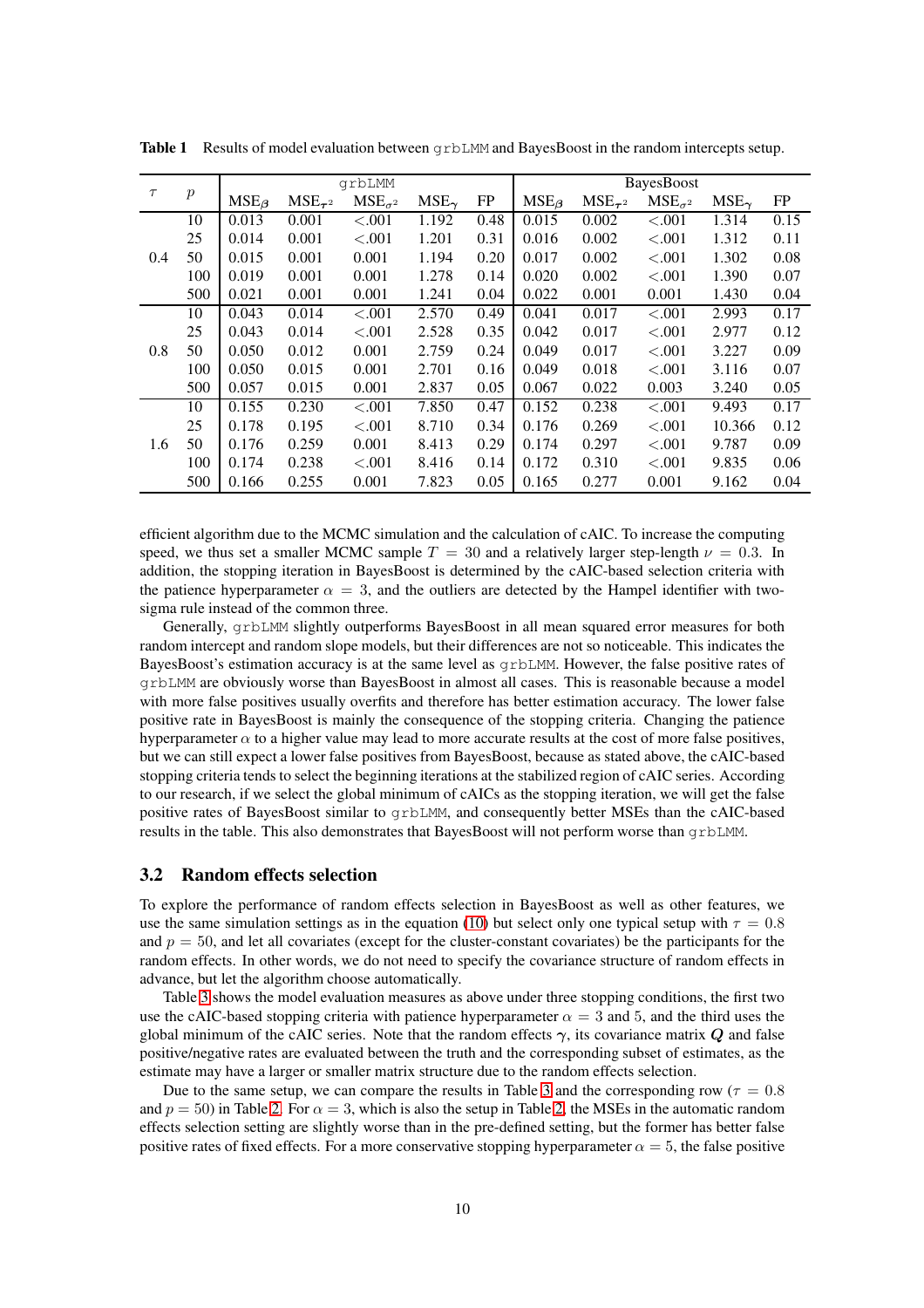|        |                  | grbLMM        |         |                  |                |      | <b>BayesBoost</b> |         |                  |                |           |
|--------|------------------|---------------|---------|------------------|----------------|------|-------------------|---------|------------------|----------------|-----------|
| $\tau$ | $\boldsymbol{p}$ | $MSE_{\beta}$ | $MSE_Q$ | $MSE_{\sigma^2}$ | $MSE_{\gamma}$ | FP   | $MSE_{\beta}$     | $MSE_O$ | $MSE_{\sigma^2}$ | $MSE_{\gamma}$ | <b>FP</b> |
| 0.4    | 10               | 0.020         | 0.013   | 0.002            | 4.482          | 0.46 | 0.050             | 0.014   | 0.004            | 4.434          | 0.04      |
|        | 25               | 0.022         | 0.012   | 0.003            | 4.530          | 0.27 | 0.052             | 0.014   | 0.004            | 4.493          | 0.02      |
|        | 50               | 0.023         | 0.012   | 0.003            | 4.551          | 0.18 | 0.051             | 0.014   | 0.004            | 4.500          | 0.02      |
|        | 100              | 0.025         | 0.012   | 0.003            | 4.536          | 0.10 | 0.057             | 0.014   | 0.004            | 4.557          | 0.02      |
|        | 500              | 0.027         | 0.011   | 0.003            | 4.453          | 0.03 | 0.050             | 0.010   | 0.003            | 4.293          | 0.01      |
|        | 10               | 0.072         | 0.124   | 0.002            | 6.923          | 0.44 | 0.124             | 0.140   | 0.036            | 7.983          | 0.17      |
|        | 25               | 0.073         | 0.121   | 0.003            | 7.015          | 0.28 | 0.137             | 0.143   | 0.048            | 8.314          | 0.12      |
| 0.8    | 50               | 0.074         | 0.119   | 0.003            | 6.956          | 0.17 | 0.143             | 0.143   | 0.044            | 8.385          | 0.08      |
|        | 100              | 0.078         | 0.094   | 0.003            | 7.060          | 0.11 | 0.149             | 0.115   | 0.046            | 8.530          | 0.06      |
|        | 500              | 0.082         | 0.124   | 0.003            | 6.953          | 0.04 | 0.184             | 0.136   | 0.076            | 8.897          | 0.04      |
| 1.6    | 10               | 0.280         | 1.829   | 0.002            | 16.970         | 0.41 | 0.299             | 2.145   | 0.008            | 17.109         | 0.18      |
|        | 25               | 0.277         | 1.808   | 0.002            | 16.605         | 0.29 | 0.299             | 2.139   | 0.008            | 17.169         | 0.13      |
|        | 50               | 0.294         | 1.435   | 0.002            | 17.124         | 0.19 | 0.330             | 1.741   | 0.012            | 18.271         | 0.09      |
|        | 100              | 0.299         | 1.852   | 0.003            | 16.682         | 0.14 | 0.341             | 2.012   | 0.041            | 17.281         | 0.06      |
|        | 500              | 0.320         | 1.804   | 0.003            | 17.658         | 0.04 | 0.341             | 1.909   | 0.014            | 17.578         | 0.04      |

<span id="page-10-0"></span>**Table 2** Results of model evaluation between  $\alpha$  rbLMM and Bayes Boost in the random slope setup.

<span id="page-10-1"></span>**Table 3** Model evaluations for  $\tau = 0.8$  and  $p = 50$  for different stopping methods. The first two rows show the results at the stopping iteration determined by the cAIC-base stopping criteria with patience hyperparameter  $\alpha = 3$  and 5. The last row shows the results of model with the least cAIC.

|  | MSE <sub><math>\beta</math></sub> MSE <sub><math>Q</math></sub> MSE <sub><math>\sigma</math><sup>2</sup></sub> MSE <sub><math>\gamma</math></sub> FP <sub><math>\beta</math></sub> FN <sub><math>\gamma</math></sub> |  |  |
|--|----------------------------------------------------------------------------------------------------------------------------------------------------------------------------------------------------------------------|--|--|
|  |                                                                                                                                                                                                                      |  |  |
|  | $\alpha = 3$ 0.185 0.134 0.080 8.559 0.043 0.010<br>$\alpha = 5$ 0.100 0.129 0.018 7.278 0.085 0.010                                                                                                                 |  |  |
|  | Min. 0.077 0.137 0.004 6.913 0.333 0.010                                                                                                                                                                             |  |  |

rates of fixed effects in Table [3](#page-10-1) are on the same level as in Table [2,](#page-10-0) but the MSEs of the former are even better than the latter. In terms of the usage of global minimum, the much better MSEs are gained at the cost of lots of false positives of fixed effects. In general, the increase or decrease of MSEs and false positives behaves in a predictable manner, i.e. the cAIC-based methods tend to stop early before reaching the global minimum, early stopped results tend to be underfitted and the results with more false positives have lower MSEs. Therefore, from this comparison we can find that even the random effects are not given in advance, the BayesBoost algorithm can still capture the structures effectively and give competitive outcomes.

Table [3](#page-10-1) lists also the false negative rates of random effects  $\gamma$ . The same low value of 0.010 in all three circumstances indicates that neither or one of the two informative random effects is selected only in a few simulation runs, and in most cases, they are successfully chosen by the algorithm. This shows also that BayesBoost is effective in selecting random effects. As there is no occurrence of false positives of  $\gamma$  and false negatives of  $\beta$ , they are hence omitted from the table. But we still have to emphasize that the assumption that only fixed effects can have random effects ensures that the false positives of  $\gamma$  will not exceed that of  $\beta$ .

To explore the characteristics of BayesBoost, we take a typical simulation from the 100 runs as an example, and the stopping iteration discussed following is determined by the cAIC-based method with  $\alpha = 5$ . In this example, except for all the informative fixed and random effects, the model at the stopping iteration contains additionally 6 non-informative fixed effects.

Figure [1](#page-11-0) illustrates the distribution of random effects at the stopping iteration. According to the algorithm setup,  $T = 30$  MCMC samples for each individual are summarized by a black line (and outliers marked with black points). The orange points represents the (posterior) modes of the samples and serves as the estimates of random effects  $\hat{\gamma}$ . The theoretical ideal estimation is given through the dashed grey reference line.

The fact that the estimated  $\hat{\gamma}$  matches the true  $\gamma$  quiet well shows that the BayesBoost is effective in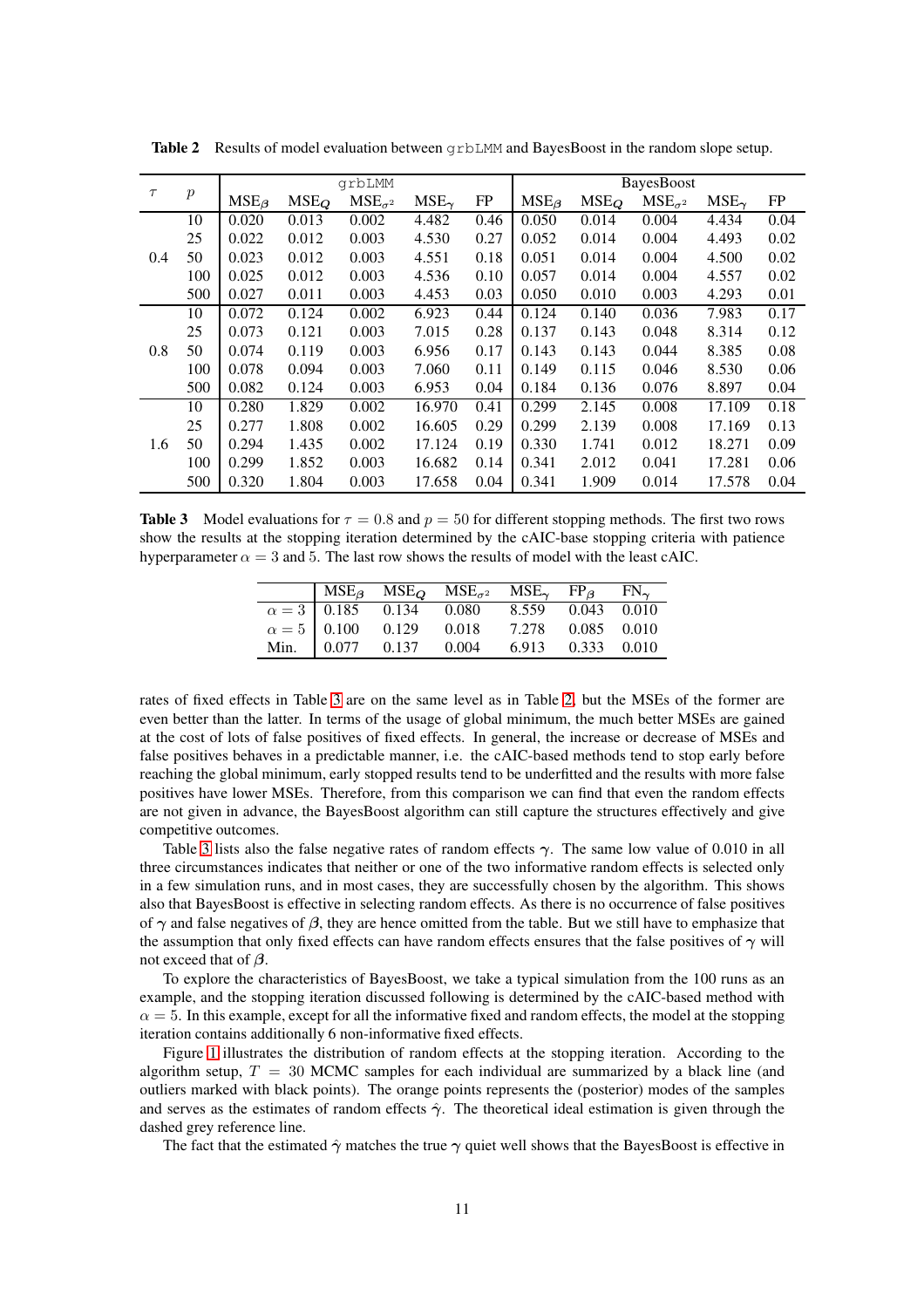<span id="page-11-0"></span>

Figure 1 Distributions of the Gibbs samples for all individuals at the stopping iteration. Black lines summarize the distribution of the samples with outliers marked with the black dot. Orange points denotes the sample modes (posterior modes) of each individual. The reference dashed grey line marks the location where the estimates coincides with the truth.

the random effect estimation first of all. But the more important outcomes brought by BayesBoost is the uncertainty estimation of random effects measured by MCMC samples. Given the sample distribution, parameter estimation using boosting technique is no more an estimation point alone, but we can further know to what extent to accept the estimates. Hypothesis test, credible interval as well as other Bayesian statistics of interest for the random effects (and also for their covariance matrix Q) can thus be established based on the samples. Increasing the size of MCMC samples  $T$  may produce a more accurate estimate, but even with a small sample size as in this example, the outcomes are still satisfactory, because the majority of the distribution lines cover the truth. Permutation or bootstrap techniques may help the common boosting methods to get access to the uncertainties of estimates, but they suffer from the bias induced by shrinkage. BayesBoost, however, gets rid of the shrinking estimation method but estimates random effects all at once in each iteration. This makes the uncertainties obtained from BayesBoost more reliable.

Figure [2](#page-12-0) shows the estimated coefficient paths of each covariates along with the boosting iterations for fixed effects  $\hat{\beta}$  and the random effects  $\hat{\gamma}_i$  (posterior mode) of an individual i. The stopping iteration is marked with the vertical black dashed line. As discussed above, BayesBoost estimates random effects not through the sum up of learning pieces but altogether as a whole. So the shrinkage of coefficients can only be interpreted from the estimation of  $\beta$  but not from the random effects. The convergence behaviour of random effects is actually not the consequence of shrinkage. The other important boosting feature, variable selection, is shared by both fixed and random effects. In this example, up to the stopping iteration, all informative fixed and random effects as well as 6 of the noise fixed effects are included into the final model with very small coefficients.

If we take a closer look at Figure [2\(b\)](#page-12-0), we will find that the coefficient paths can be roughly divided into three periods. The first period from the beginning lasts to about 20 iteration. The estimates in this period oscillate heavily mainly due to the burn-in of MCMC simulations. The second period lasts up to 88 iteration, which is also the stopping iteration, or a little earlier. In this period, along with the convergence of fixed effects, the random effects converges relatively smoothly to the truth. The remaining iterations can be grouped as the third period, as estimation for the random effects in this period is no more stable, but waves around their converged values. This is mainly caused by occurrence of more and more noise fixed effects. Specifically, the first noise fixed effects comes at the 74 iteration, which is earlier than the stopping iteration but the exactly beginning of oscillation in this period.

As mentioned above that the seemingly "convergence" of random effects in the second period cannot be interpreted as the shrinking estimation as fixed effects. Since the random effects in each BayesBoost iteration capture the residual information as much as possible, each model during this period is already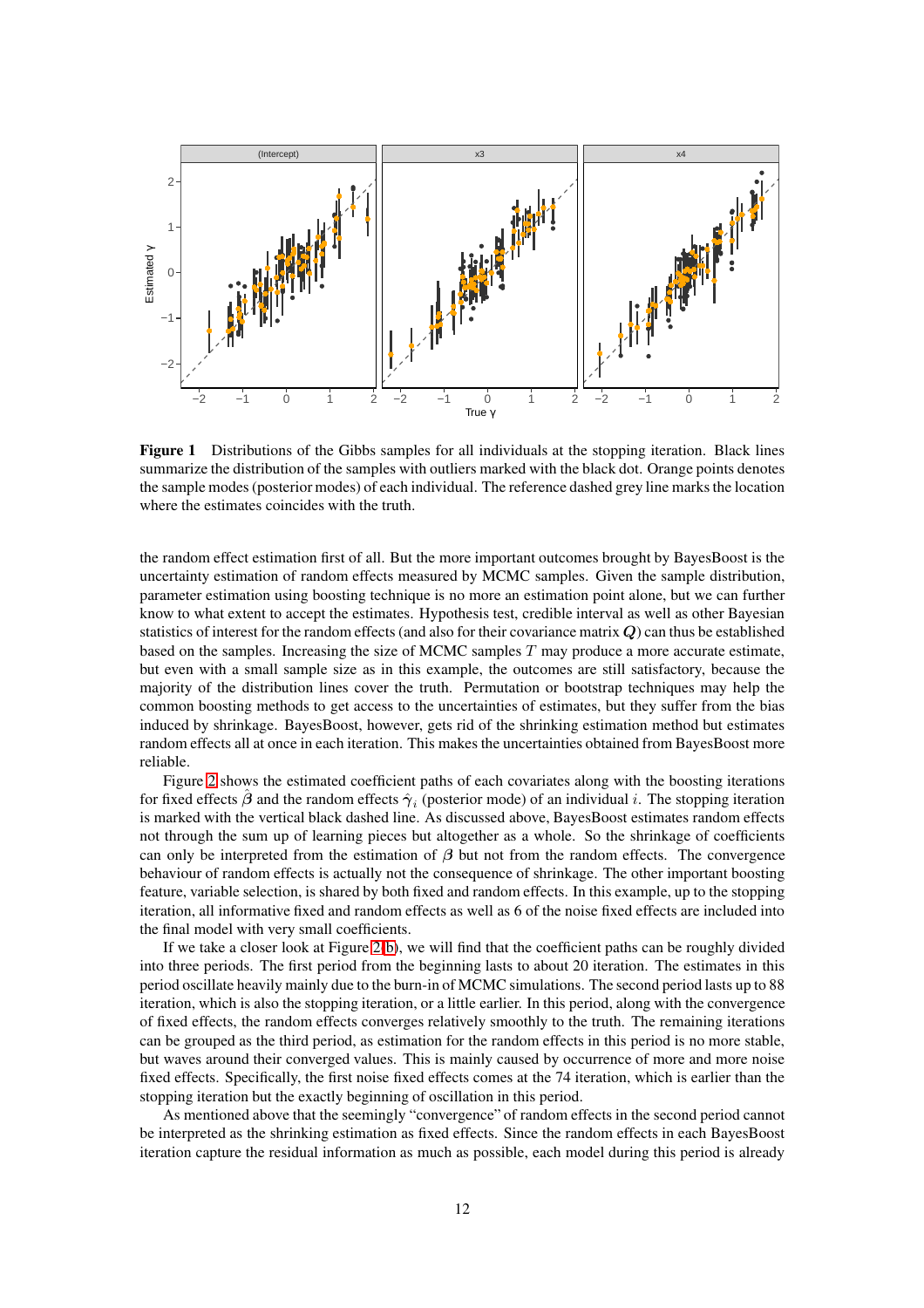<span id="page-12-0"></span>

Figure 2 The estimated coefficients of fixed and random terms in each boosting iteration with the stopping iteration marked with the dashed vertical line and the true values marked with the vertical dashed lines. Plot [\(a\)](#page-12-0) shows the estimates of fixed effects  $\beta$ . Plot [\(b\)](#page-12-0) displays the estimated random effects  $\hat{\gamma}_i$  of an individual i, where each line in this plot is drawn by the the sample modes. The black curve in both plots represents the model intercept and random intercept respectively. The red and green curves in plot [\(b\)](#page-12-0) represent the estimates for random slope  $x_4$  and  $x_3$ , while they represent the fixed effect  $x_1$  and  $x_2$  in plot [\(a\)](#page-12-0), respectively. Plot [\(c\)](#page-12-0) and [\(d\)](#page-12-0) shows the cAICs and through Hampel-filter corrected cAICs of each models.

a mature model. This can be observed more clearly from the similar graphic for the covariance matrix Q in Figure [3.](#page-13-1) The covariance between random effects changing little from about the 40 iteration to the stopping iteration indicates the covariance matrix have already been in good state. However, the coefficients of random effects in Figure [2\(b\)](#page-12-0) still shows the convergence behavior during this period. This phenomenon is actually the consequence of the changes of fixed effects in this period. As discussed above, random effects should only explain the response that cannot be explained by the fixed effects. Based on this statement the estimation for the random effects gives in to that for the fixed effects. Practically, as fixed effects converge, information extracted by the random effects in the previous iteration will be spitted out in the later iterations and forms the seemingly convergence behavior.

Figure [2\(c\)](#page-12-0) and [\(d\)](#page-12-0) shows also the cAIC and through Hampel-filter corrected cAIC of model in each boosting iteration. The randomness of the estimation procedure can be observed clearly from these plots. On the one hand, there is an obvious outlier in plot [\(c\)](#page-12-0) at iteration 14, and it is successfully detected and replaced by the Hampel-filter. On the other hand, even the Hampel-filter is applied, we can still observe small waves and oscillations in the series. That explains why it is necessary to establish a stopping criteria based on the random cAICs, because we cannot guarantee whether a global minimum is true or random.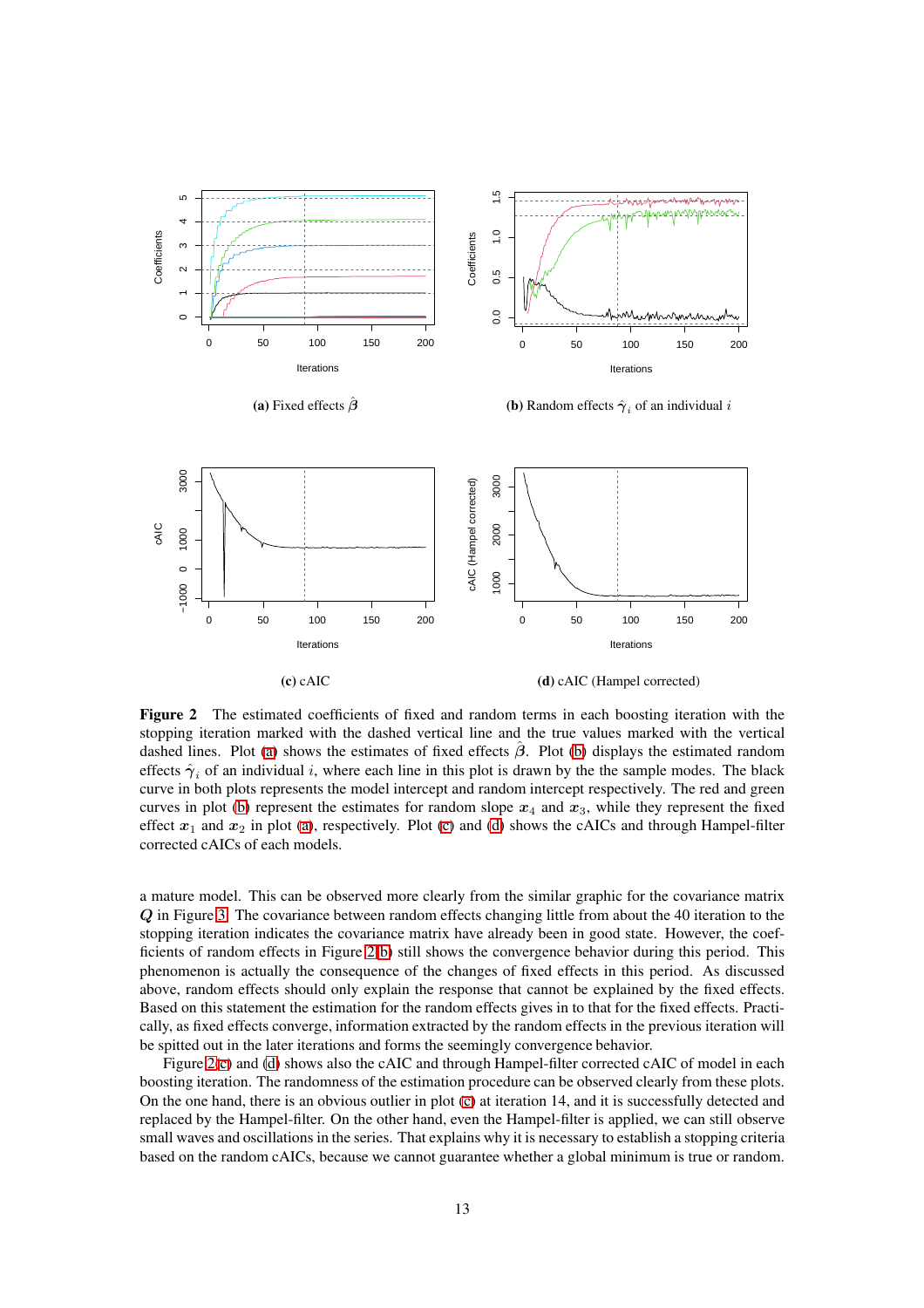<span id="page-13-1"></span>

Figure 3 Estimates of covariance Q in each iteration. According to the model specification, the true variance (diagonal of  $Q$ ) for each random effects is 0.64, the true covariance between the random effects (off-diagonal) is all 0.384, and both reference values are marked with the dashed grey horizontal line. The dashed vertical line indicates the stopping iteration. At the stopping iteration, the above three lines are the variance of random effects, where the black line is the variance of random intercept. The under three lines are the covariance between random effects.

In addition, Figure [3](#page-13-1) is also drawn by the elementwise posterior modes of the covariance samples. That means the Bayesian analysis for the random effects applies also to their covariance structure.

# <span id="page-13-0"></span>4 Application

To test the application of the algorithm, we used it on a neuroscientific data set measuring sound perception with magnetoencephalography (MEG). Data from neuroscience are especially interesting because of their multidimensionality, and because they contain a multitude of (possible) measures on usually relatively few participants or observations - which is a problem for neuroscientists looking for valid statistical methods that adequately deal with extensive multiple comparisons or, even better, are able to focus the shear endless amount of possible measures to a few relevant ones. We show here that BayesBoost offers the possibility for neuroscientists to meaningfully detect and select relevant brain variables in their experiments without prior choices made from possibly insufficient theory.

The dataset stems from a cognitive neuroscience experiment, where 20 healthy subjects heard, among some visual stimuli, four different annoying, tinnitus-like sounds. Each sound was presented 16 times, yielding 64 trails in total per subject. After each trial or presentation, subjects provided a subjective rating of the loudness of the sound (along with 3 other rating questions, which are not included here). Ratings were input on a visual analog scale, allowing continuous ratings from 0 to 1. Additionally, subjects filled questionnaires on psychological measures, like emotion regulation.

The goal here was to use BayesBoost to find meaningful variables among a myriad of oscillatory power measures in the brain, that could explain, together with psychological and experimental variables in the model, the loudness perception of the tones as reflected in their ratings.

Oscillatory power in different frequency bands is one type of measure reflecting brain activity. A typical pipeline for obtaining power measures from MEG data is described in [van Vliet et al.](#page-18-7) [\(2018\)](#page-18-7). Usually, scientist pre-select a band or regions of interest, and try to narrow down a relevant time point (activation peak) during the trial. To test BayesBoost's ability to do this for the investigator, and crucially to find meaningful variables algorithmically, no pre-selections were made beyond calculating aggregate oscillatory power values for 4 time segments of 2 seconds duration during each tone trial (total length 8 seconds), in 80 different brain regions (comprising the Desikan-Killany parcellation [\(Desikan et al.,](#page-16-3)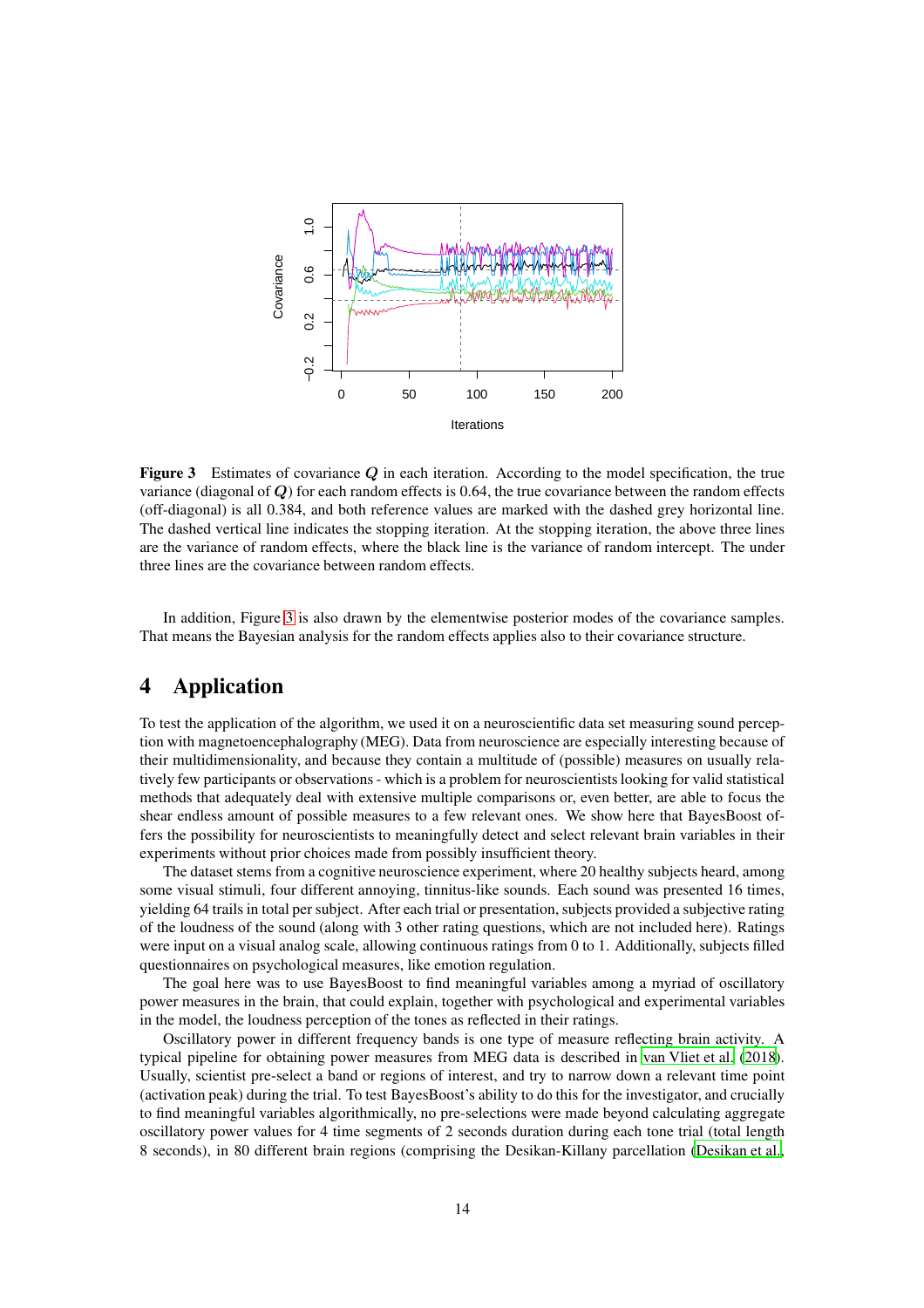|            |                                   | Coefficients |
|------------|-----------------------------------|--------------|
|            | (Intercept)                       | 0.5500       |
|            | ER ges                            | $-0.0154$    |
| Experiment | Ton                               | $-0.0133$    |
|            | frontalpole.lh_beta_high          | $-0.0112$    |
|            | frontalpole.lh_gamma              | $-0.0105$    |
| Part 1     | lateralorbitofrontal.lh_gamma     | $-0.0046$    |
|            | superiorfrontal.lh_alpha          | $-0.0038$    |
|            | paracentral.lh_alpha              | $-0.0073$    |
|            | parahippocampal.lh beta_low       | 0.0040       |
|            | frontalpole.lh_beta_high          | $-0.0113$    |
|            | lateralorbitofrontal.lh theta     | $-0.0058$    |
|            | lateralorbitofrontal.rh_alpha     | $-0.0051$    |
| Part 2     | rostralanteriorcingulate.lh_alpha | $-0.0038$    |
|            | caudalanteriorcingulate.lh_alpha  | $-0.0039$    |
|            | rostralmiddlefrontal.lh_theta     | $-0.0060$    |
|            | Putamen.lh_gamma                  | 0.0041       |
|            | cuneus.lh_beta_low                | $-0.0047$    |
| Part 3     | Caudate.rh_alpha                  | $-0.0050$    |
|            | Amygdala.rh_beta_high             | 0.0048       |
|            | precentral.lh_beta_low            | 0.0040       |
| Part 4     | temporalpole.lh_theta             | 0.0059       |
|            | superiortemporal.lh_alpha         | 0.0048       |

<span id="page-14-0"></span>Table 4 Selected variables (grouped by the tone parts) and their coefficients (fixed effects).

[2006\)](#page-16-3) with 34 regions, and 6 additional subcortical regions per hemisphere (left and right)), and for 6 different frequency bands (from theta to high gamma). The power measures were converted into fT<sup>2</sup> and log base 10 transformed to make them linear.

Covariates included in the data set were:

- Subject ID (cluster id)
- Gender cluster-constant variable
- Emotion regulation score (ER ges) cluster-constant variable
- Tone (Ton) experimental variable (which of 4 tones was played)
- 1920 brain variables reflecting oscillatory power at different time points during the trail ( $n =$ 4) [Ton Part1, $\cdots$ , Ton Part4], in different brain areas ( $n = 80$ ; 40 each in the left and right hemisphere), and in different frequency bands ( $n = 6$ ) [theta, alpha, beta\_low, beta\_high, gamma, gamma high]

As only trials with complete data were used (missing data excluded), there were  $N = 1161$  total observations (for  $n = 20$  clusters) in the dataset, and 1924 variables to enter the algorithm. To take a balance between the learning speed and the estimation accuracy, we take the step-length  $\nu = 0.3$  and draw  $T = 300$  MCMC samples in each boosting iteration.

The selected fixed effects are listed in Table [4.](#page-14-0) The BayesBoost algorithm produces a model that combines general effects of personal dispositions, experimental manipulation, and specific brain processes, while also suggesting individual processes in the neurophysiological processes involved in perceiving and judging the annoying tones: The cluster-constant variable of subjects' emotion regulation score shows that people with better regulation skills rate tones as less loud. There is also a general effect of specific tones being generally perceived as louder/less loud than others. The final model does not contain the gender variable indicates the gender of the participants has no noticeable effect on the loudness perception of the tones. The effects of oscillatory power in the brain then seem to reflect some relevant general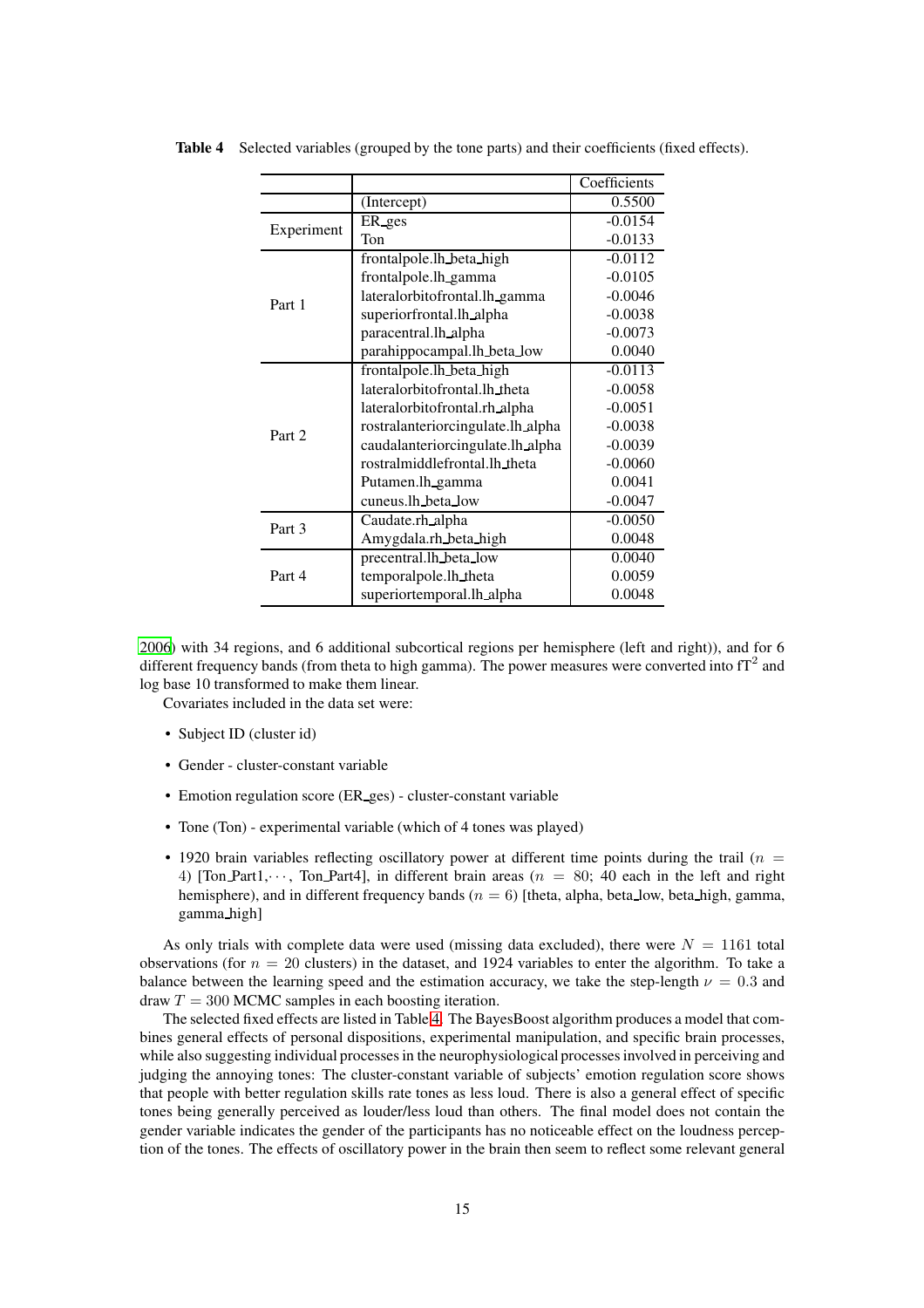<span id="page-15-1"></span>

Figure 4 Boxplot of the rating of loudness of sounds separated by each participant. The grey boxplots demonstrates the distribution of true values, and the blue ones illustrates the in-sample predictions. The red lines shows the random intercept of each participant estimated by BayesBoost.

processes, which, because they are spread over groups of similar/related variables, seem to indicate individual expressions of these general functional processes over subjects. During the first two parts of the tone, a group of frontal and attention-related brain regions appear with negative coefficients, possibly reflecting regulation mechanisms to counter the annoyance of the tones. They show relations of power increases in different frequency bands in e.g. orbitofrontal areas or the anterior cingulate to decreased tone loudness ratings. Then, some auditory (e.g. superiortemporal) and memory- or emotion-related areas (e.g. parahippocampal and subcortical regions) appear with positive coefficients throughout the model, probably reflecting auditory and emotional processes related to the annoyance of the tones and, hence, an increased loudness perception. Finally, in part 4 of the tones, we see an increase in motor cortex low beta power with increased loudness ratings, possibly reflecting the preparation of the rating via button press.

Figure [4](#page-15-1) illustrates the distribution of the loudness ratings of the sounds separated by each participant. The final model estimated by the BayesBoost algorithm contains only random intercepts, and they are highlighted by the red points and lines. In general, though the ratings of loudness exhibit obviously individual differences, the differences are well detected and captured by the estimated random intercepts.

Overall, the variable selection of the BayesBoost algorithm seems to reflect a holistic picture of psychological, experimental, and brain measures in sound perception, while also displaying the variety of individually varying, but functionally similar brain processes involved in a task. Especially this latter feature is something that could be fruitfully further explored in cooperations between statisticians and neuroscientists, as the architecture of BayesBoost with its possibility to model random effects and slopes in a fine-grained fashion makes it a promising candidate for more fine-tuned model-building with neuroscientific data.

# <span id="page-15-0"></span>5 Discussion and Outlook

One of the most important reasons for Boosting techniques being widely used in statistics is due to its appealingly direct and effective variable selection feature. However, as a method originated from machine learning, it lacks straight forward ways to construct estimators for the precision of the parameters such as variance or confidence intervals like common statistical approaches. Thanks to the development in computer science, the Bayesian inference has grown immensely in the last decades and rendered possible an extreme amount of new types of models. But it very often fails to give precise and unambiguous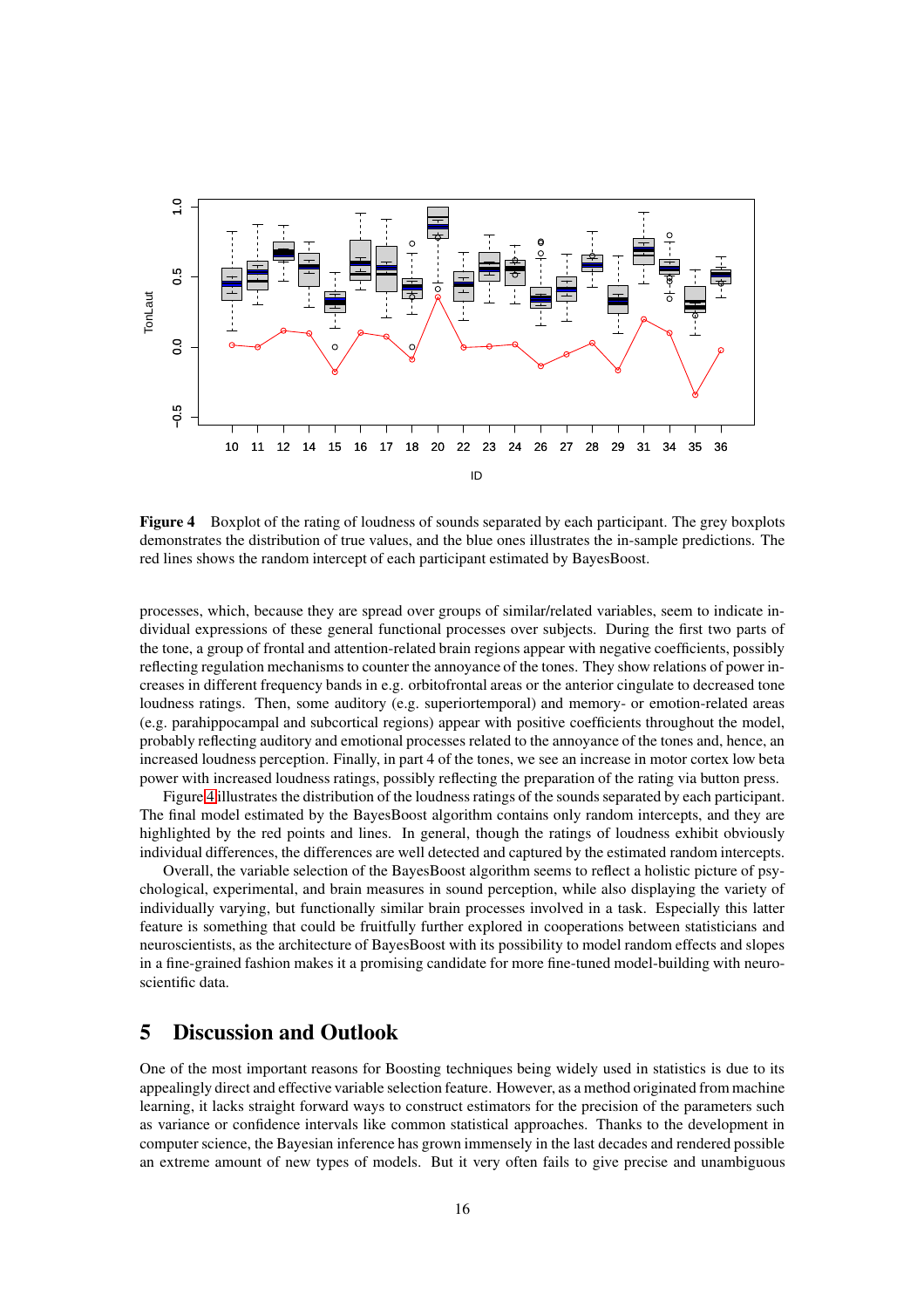guidelines for the selection of variables.

This paper proposes a new inference method, BayesBoost, by combining the two concepts to benefit from both worlds. On the one hand, the new approach has totally kept the variable selection feature of model-based Boosting methods, so that the parameter estimation and both fixed and random effects selection can be performed simultaneously. On the other hand, variation of random effects is accessible through the BayesBoost estimation, which is not possible in the conventional boosting framework. The effectiveness of BayesBoost can be observed from the simulation and empirical studies. However, as a new attempt, it leaves also lots of open questions.

As a point on the application we want to mention the necessity to dig deeper into the field of neuroscientific data analysis with this type of model. We are sure that, by adjusting the method further to the specific problems posed by this kind of multidimensional data, we can find important patterns in MEG or other neurophysiological measures.

We further feel that there is direct need in the field of methods developement: Firstly, this paper only focuses on the linear mixed models, whether it is possible to extend the BayesBoost concept to other common statistical models is one of the most important questions. In other words, a more generalized BayesBoost framework needs be proposed instead of the current linear mixed model specific version.

Secondly, even for the linear mixed models, BayesBoost only fills in the uncertainty estimation blank of the random effects part left by the Boosting framework, that of the fixed effects part is still unsolved. It seems possible to address the problem by optimizing regression models with base-learners one by one by Bayesian inference, but still more work needs to be done.

Thirdly, although BayesBoost provides the interesting uncertainty estimates for the random effects, which makes hypothesis test and credible interval possible, it also leads to the uncertainties in the model evaluation, i.e. the randomness of cAIC, or more specifically, the randomness of the global minimum of cAIC. This paper introduces a cAIC-based model selection criteria, which determines the stopping iteration based on the stabilized region. But even if the filtering method is not used, the additional formulation of a patience hyperparameter is rather unsatisfactory. A more mature stopping criteria based on the oscillatory cAICs or a method similar to cross-validation still requires further research.

Further studies should also include the performance of hypothesis test and credible interval. Tests about the effectiveness of the approach on the non-linear or spatial base-learners are also meaningful. Bayesian method has already the reputation of producing its results very slowly, but implementing Bayesian inference inside each Boosting iteration will make the situation more severe, therefore the algorithm optimization is also an important task.

#### Acknowledgements

This work was supported by the Freigeist-Fellowships of Volkswagen Stiftung, project "Bayesian Boosting - A new approach to data science, unifying two statistical philosophies". Boyao Zhang performed the present work in partial fulfilment of the requirements for obtaining the degree "Dr. rer. biol. hum." at the Friedrich-Alexander-Universität Erlangen-Nürnberg (FAU).

## **References**

- <span id="page-16-2"></span>Akaike, H. (1973). *Information theory and an extension of the maximum likelihood principle*. Akadémiai Kiadó.
- <span id="page-16-0"></span>Bates, J., Pinheiro, J., Pinheiro, J., and Bates, D. (2000). *Mixed-Effects Models in S and S-PLUS*. Statistics and Computing. Springer New York.
- <span id="page-16-1"></span>Bühlmann, P. and Yu, B. (2003). Boosting with the L2 loss: regression and classification. *Journal of the American Statistical Association*, 98(462):324–339.
- <span id="page-16-3"></span>Desikan, R. S., Ségonne, F., Fischl, B., Quinn, B. T., Dickerson, B. C., Blacker, D., Buckner, R. L., Dale, A. M., Maguire, R. P., Hyman, B. T., et al. (2006). An automated labeling system for subdividing the human cerebral cortex on mri scans into gyral based regions of interest. *Neuroimage*, 31(3):968–980.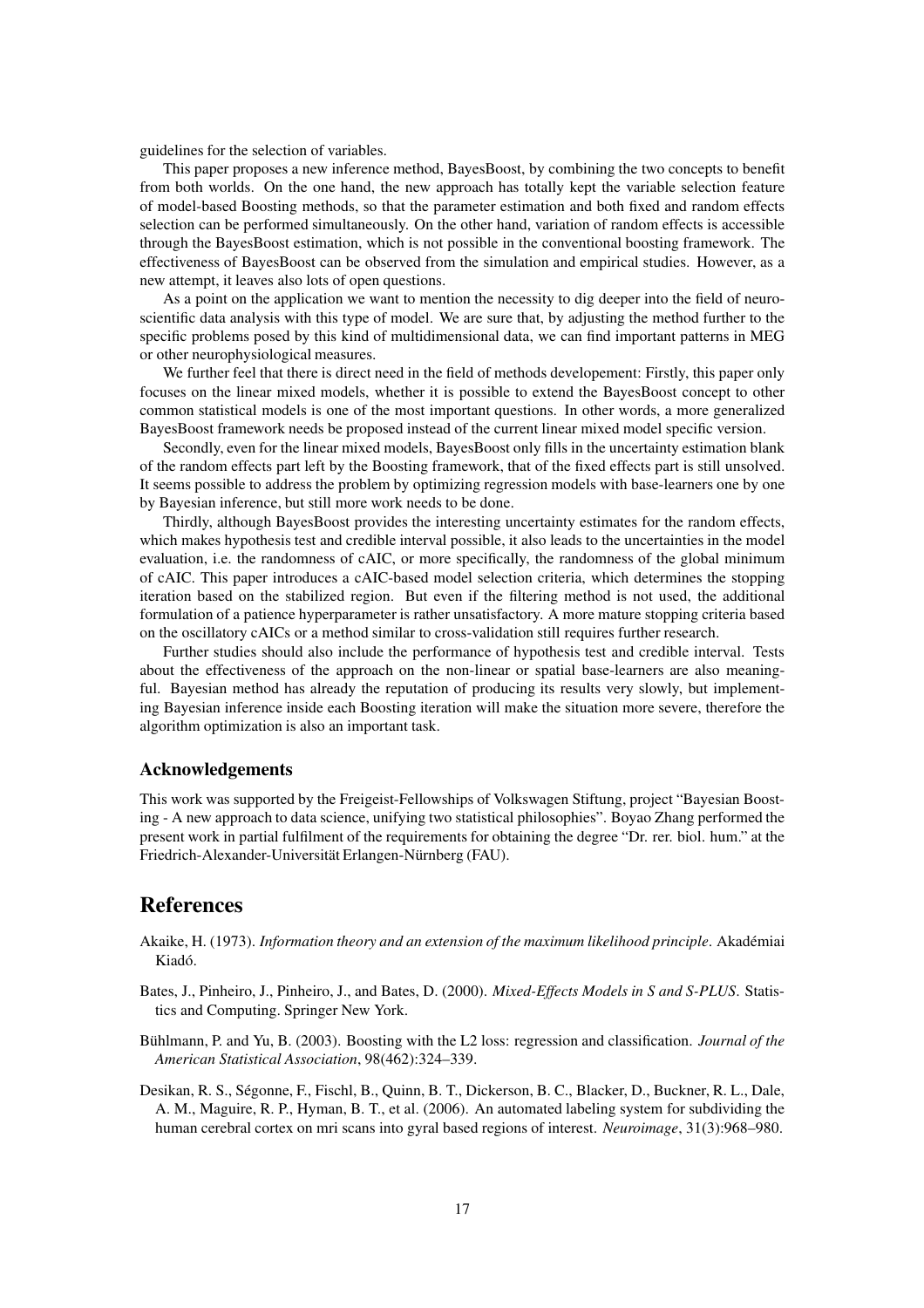- <span id="page-17-7"></span>Fahrmeir, L. and Lang, S. (2001). Bayesian inference for generalized additive mixed models based on markov random field priors. *Journal of the Royal Statistical Society: Series C (Applied Statistics)*, 50(2):201–220.
- <span id="page-17-3"></span>Fong, Y., Rue, H., and Wakefield, J. (2010). Bayesian inference for generalized linear mixed models. *Biostatistics*, 11(3):397–412.
- <span id="page-17-18"></span>Goodfellow, I., Bengio, Y., and Courville, A. (2016). *Deep Learning*. MIT Press.
- <span id="page-17-14"></span>Greven, S. and Kneib, T. (2010). On the behaviour of marginal and conditional AIC in linear mixed models. *Biometrika*, 97(4):773–789.
- <span id="page-17-11"></span>Griesbach, C., Groll, A., and Waldmann, E. (2020). Addressing cluster-constant covariates in mixed effects models via likelihood-based boosting techniques. In *Proceedings of the 35th International Workshop on Statistical Modelling: Volume I.* Servicio Editorial de la Universidad del Pais Vasco.
- <span id="page-17-12"></span>Griesbach, C., Säfken, B., and Waldmann, E. (2021). Gradient boosting for linear mixed models. *The International Journal of Biostatistics*, page 20200136.
- <span id="page-17-2"></span>Groll, A. and Tutz, G. (2014). Variable selection for generalized linear mixed models by L1-penalized estimation. *Statistics and Computing*, 24(2):137–154.
- <span id="page-17-1"></span>Gumedze, F. and Dunne, T. (2011). Parameter estimation and inference in the linear mixed model. *Linear Algebra and its Applications*, 435(8):1920–1944.
- <span id="page-17-5"></span>Heagerty, P. J. and Kurland, B. F. (2001). Misspecified maximum likelihood estimates and generalised linear mixed models. *Biometrika*, 88(4):973–985.
- <span id="page-17-15"></span>Hepp, T., Schmid, M., and Mayr, A. (2019). Significance tests for boosted location and scale models with linear base-learners. *The international journal of biostatistics*, 15(1).
- <span id="page-17-19"></span>Higham, N. J. (2002). Computing the nearest correlation matrix—a problem from finance. *IMA journal of Numerical Analysis*, 22(3):329–343.
- <span id="page-17-10"></span>Hothorn, T., Bühlmann, P., Kneib, T., Schmid, M., and Hofner, B. (2010). Model-based boosting 2.0. *Journal of Machine Learning Research*, 11:2109–2113.
- <span id="page-17-0"></span>Laird, N. M. and Ware, J. H. (1982). Random-effects models for longitudinal data. *Biometrics*, pages 963–974.
- <span id="page-17-9"></span>Lang, S. and Brezger, A. (2000). Bayesx-software for bayesian inference based on markov chain monte carlo simulation techniques. 187.
- <span id="page-17-13"></span>Liang, H., Wu, H., and Zou, G. (2008). A note on conditional aic for linear mixed-effects models. *Biometrika*, 95(3):773–778.
- <span id="page-17-6"></span>Litière, S., Alonso, A., and Molenberghs, G. (2008). The impact of a misspecified random-effects distribution on the estimation and the performance of inferential procedures in generalized linear mixed models. *Statistics in medicine*, 27(16):3125–3144.
- <span id="page-17-16"></span>Mayr, A., Schmid, M., Pfahlberg, A., Uter, W., and Gefeller, O. (2017). A permutation test to analyse systematic bias and random measurement errors of medical devices via boosting location and scale models. *Statistical methods in medical research*, 26(3):1443–1460.
- <span id="page-17-4"></span>Neuhaus, J. M., Hauck, W. W., and Kalbfleisch, J. D. (1992). The effects of mixture distribution misspecification when fitting mixed-effects logistic models. *Biometrika*, 79(4):755–762.
- <span id="page-17-17"></span>Pearson, R. K. (1999). Data cleaning for dynamic modeling and control. In *1999 European Control Conference (ECC)*, pages 2584–2589. IEEE.
- <span id="page-17-8"></span>Rosa, G., Padovani, C. R., and Gianola, D. (2003). Robust linear mixed models with normal/independent distributions and bayesian mcmc implementation. *Biometrical Journal: Journal of Mathematical Methods in Biosciences*, 45(5):573–590.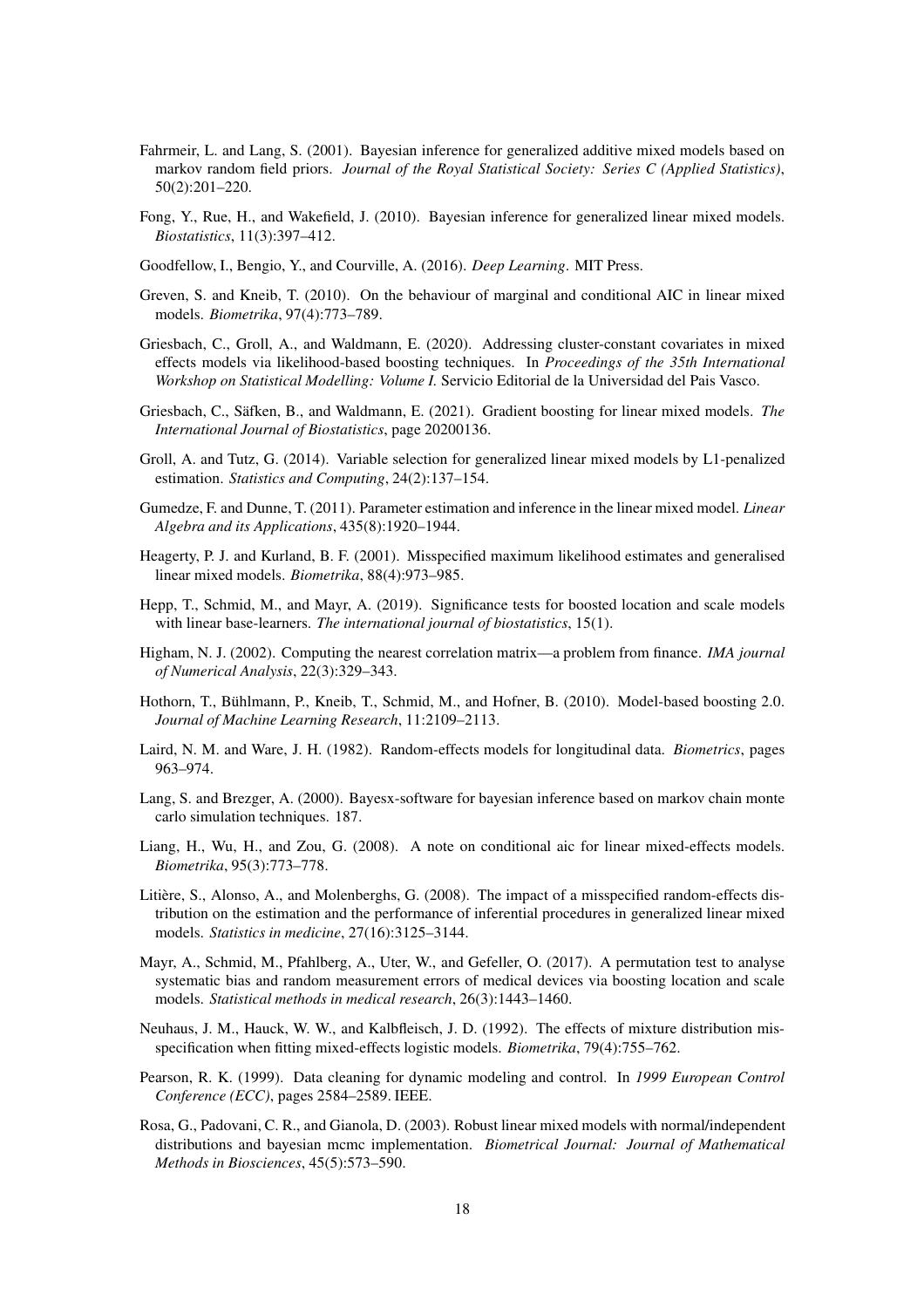- <span id="page-18-5"></span>Rousseeuw, P. J. and Croux, C. (1993). Alternatives to the median absolute deviation. *Journal of the American Statistical association*, 88(424):1273–1283.
- <span id="page-18-0"></span>Schelldorfer, J., Bühlmann, P., and DE GEER, S. V. (2011). Estimation for high-dimensional linear mixed-effects models using L1-penalization. *Scandinavian Journal of Statistics*, 38(2):197–214.
- <span id="page-18-4"></span>Säfken, B., Rügamer, D., Kneib, T., and Greven, S. (2018). Conditional model selection in mixed-effects models with caic4.
- <span id="page-18-2"></span>Tutz, G. and Binder, H. (2006). Generalized additive modeling with implicit variable selection by likelihood-based boosting. *Biometrics*, 62(4):961–971.
- <span id="page-18-1"></span>Tutz, G. and Groll, A. (2010). Generalized linear mixed models based on boosting. In *Statistical Modelling and Regression Structures*, pages 197–215. Springer.
- <span id="page-18-3"></span>Vaida, F. and Blanchard, S. (2005). Conditional akaike information for mixed-effects models. *Biometrika*, 92(2):351–370.
- <span id="page-18-7"></span>van Vliet, M., Liljeström, M., Aro, S., Salmelin, R., and Kujala, J. (2018). Analysis of functional connectivity and oscillatory power using dics: from raw meg data to group-level statistics in python. *Frontiers in Neuroscience*, 12:586.

## A Appendix

## <span id="page-18-6"></span>A.1 BayesBoost algorithm

Algorithm 3 BayesBoost for LMM

- 1: Initialize  $\hat{\bm{y}}_i^{[0]} = \frac{1}{n_i} \sum_{j=1}^{n_i} (y_{ij}), i \in \{i, \cdots, m\}, j \in \{1, \cdots, n_i\}.$
- 2: Initialize  $\hat{\beta}_0^{[0]} = \frac{1}{n} \sum_{i=1}^m \sum_{j=1}^{n_i} y_{ij}$ , where  $n = \sum_{i=1}^m n_i$ .
- 3: Initialize  $\mathbf{R}^{(0)} = (\sigma^2)^{(0)} \mathbf{I} = 1$ .
- 4: Initialize  $\mathbf{Q}^{[0]} = 1$
- 5: Initialize  $\Lambda_0^{[0]} = 1, a = b = 0.001$  and  $v_0 = 1$ .
- 6: Initialize a random effects set  $E = \{ \text{ranInt} \}$  that contains only the random intercept.
- 7: Construct a design matrix  $\tilde{Z}$  that involves only random intercepts. If there exists cluster-constant covariates, transform  $\tilde{Z}$  to the correction matrix  $Z$

$$
\boldsymbol{Z}^{[0]} = \tilde{\boldsymbol{Z}} - \boldsymbol{X}_c(\boldsymbol{X}_c^T\boldsymbol{X}_c)^{-1}\boldsymbol{X}_c^T\tilde{\boldsymbol{Z}},
$$

so that  $Z^{[0]} \perp X_c,$  where  $X_c \subset X$  denotes the cluster-constant covariates, otherwise  $Z^{[0]} = \tilde{Z}.$ 

- 8: for Boosting iteration  $s = 1$  to  $m_{\text{stop}}$  do
- 9: Compute the model residuals

$$
\boldsymbol{u}^{[s]} = \boldsymbol{y} - \hat{\boldsymbol{y}}^{[s-1]}.
$$

- 10: Fit every covariates  $X_k, k \in \{1, \dots, p\}$  separately to the residuals  $\mathbf{u}^{[s]}$  with linear regression model to get their coefficients  $\hat{\boldsymbol{\beta}}_k$  (with intercept).
- 11: Select the best-fitting base-learner  $X_{k^*}$  that results in the least residual sum of squares,

$$
\text{MSE}_{k,\text{fixed}} = \frac{1}{n} \sum_{i=1}^{n} \left( u_i - \mathbf{X}_{ik} \hat{\boldsymbol{\beta}}_k \right)^2
$$

$$
k^* = \underset{k \in \{1, \cdots, p\}}{\text{arg min}} \text{MSE}_{k,\text{fixed}},
$$

where  $\hat{\boldsymbol{\beta}}_k = (\hat{\beta}_0, \hat{\beta}_k)^T$  and  $\boldsymbol{X}_k = (1, X_k)$ .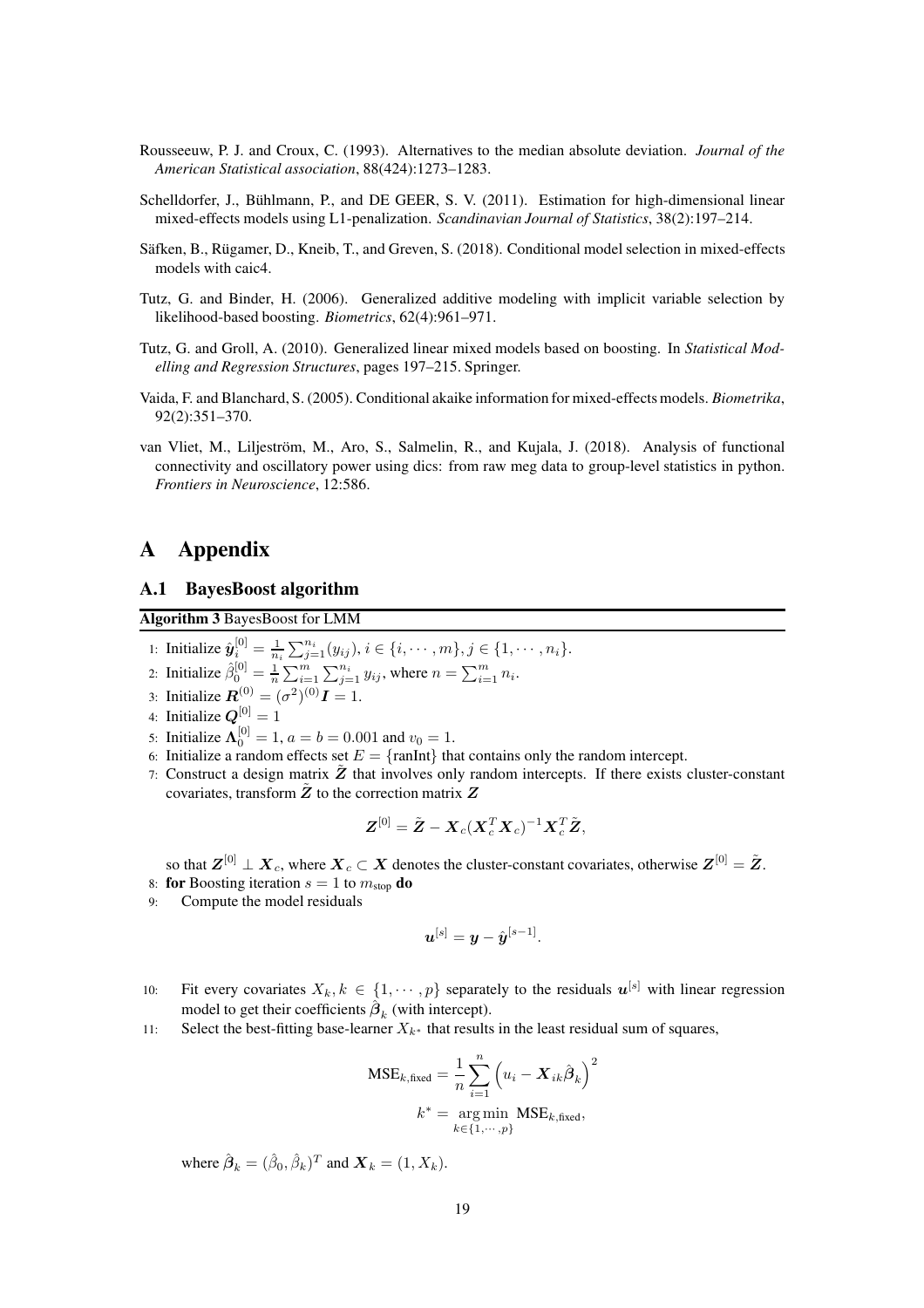12: Update the fixed effects  $\hat{\beta}^{[s]}$  through  $\hat{\beta}_{k^*}$  with an appropriate step length  $\nu$ 

$$
\hat{\boldsymbol{\beta}}^{[s]} = \hat{\boldsymbol{\beta}}^{[s-1]} + \nu \hat{\boldsymbol{\beta}}_{k^*}.
$$

- 13: **if**  $X_{k^*}$  is not in the random effects set E **then**
- 14: Treat  $X_{k^*}$  as a potential random effect and construct a potential design matrix  $\mathbf{Z}_{\text{pot}}^{[s]}$  by inserting a corrected matrix  $\boldsymbol{Z}_{k^*}$  into  $\boldsymbol{Z}^{[s-1]}$  with an appropriate order

$$
\underbrace{Z^{[s]}_\text{pot}}_{n\times (M+m)}=\underbrace{Z^{[s-1]}}_{n\times M}\cup \underbrace{Z_{k^*}}_{n\times m},
$$

where M is a multiple of m, and  $M = m$  for  $s = 1$ . The corrected matrix obtained through

$$
\boldsymbol{Z}_{k^*} = \tilde{\boldsymbol{Z}}_{k^*} - X_{k^*} \left( X_{k^*}^T X_{k^*} \right)^{-1} X_{k^*}^T \tilde{\boldsymbol{Z}}_{k^*}
$$

is orthogonal to  $X_{k^*}$ , and  $\tilde{\mathbf{Z}}_{k^*}$  is the  $(n \times m)$  design matrix of  $X_{k^*}$ . 15: Construct a potential covariance matrix

$$
\boldsymbol{Q}_{\mathrm{pot}}^{[s]} = \mathrm{diag}(\boldsymbol{Q}^{[s-1]},1)
$$

with 1 as the initialized variance of random effect  $X_{k^*}$  and thus

$$
\boldsymbol{G}^{(0)}=\text{blockdiag}(\boldsymbol{Q}_{\text{pot}}^{[s]},\cdots,\boldsymbol{Q}_{\text{pot}}^{[s]},\cdots,\boldsymbol{Q}_{\text{pot}}^{[s]}).
$$

16: Construct a potential matrix  $\Lambda_{0,pot}^{[s]} = \text{diag}(\Lambda_0^{[s-1]}, 1)$ .

17: end if

18: **for** MCMC iteration  $t = 1$  to T **do** 

19: Sample  $\hat{\gamma}_{pot}^{(t)}$  from the multivariate normal distribution  $N(\mu_{\gamma}, \Sigma_{\gamma})$  with

$$
\begin{aligned} \boldsymbol{\Sigma}_{\boldsymbol{\gamma}} &= \left( \boldsymbol{Z}^T \boldsymbol{R}^{-1} \boldsymbol{Z} + \boldsymbol{G}^{-1} \right)^{-1} \\ \boldsymbol{\mu}_{\boldsymbol{\gamma}} &= \boldsymbol{\Sigma}_{\boldsymbol{\gamma}} \left( \boldsymbol{Z}^T \boldsymbol{R}^{-1} \left( \boldsymbol{y} - \boldsymbol{X} \hat{\boldsymbol{\beta}}^{[s]} \right) \right), \end{aligned}
$$

where  $Z = Z_{\text{pot}}^{[s]}$ ,  $R = R^{(t-1)}$  and  $G = G^{(t-1)}$ . 20: Sample  $\hat{\sigma}^{2(t)}$  from the inverse Gamma distribution  $IG(\tilde{a}, \tilde{b})$  with

$$
\begin{aligned}\n\tilde{a} &= a + \frac{n}{2} \\
\tilde{b} &= b + \frac{1}{2} \left( \mathbf{y} - \mathbf{X} \hat{\boldsymbol{\beta}}^{[s]} - \mathbf{Z} \boldsymbol{\gamma} \right)^T \left( \mathbf{y} - \mathbf{X} \hat{\boldsymbol{\beta}}^{[s]} - \mathbf{Z} \boldsymbol{\gamma} \right),\n\end{aligned}
$$

where  $\boldsymbol{\gamma}=\hat{\boldsymbol{\gamma}}_{\rm pot}^{(t)}.$  Then set  $\boldsymbol{R}^{(t)}=\hat{\sigma}^{2(t)}\boldsymbol{I}.$ 21: Sample  $\hat{\mathbf{Q}}_{pot}^{(t)}$  from the inverse Wishart distribution  $IW(v, \Lambda)$  with

$$
v = v_0 + m
$$

$$
\Lambda = \Lambda_{0, \text{pot}}^{[s]} + \gamma^T \gamma,
$$

where  $\gamma = \gamma_{\text{pot}}^{(t)}$ . Then set  $\boldsymbol{G}^{(t)} = \text{blockdiag}(\hat{\boldsymbol{Q}}_{\text{pot}}^{(t)}, \cdots, \hat{\boldsymbol{Q}}_{\text{pot}}^{(t)}, \cdots, \hat{\boldsymbol{Q}}_{\text{pot}}^{(t)})$ . 22: end for

- 23: Compute the modes  $\hat{\gamma}_{\text{mode, pot}}^{[s]}$  from elementwise  $\hat{\gamma}_{\text{pot}}^{(t)}$  sample distributions.
- 24: Compute the mode  $\hat{\sigma}_{\text{mode}}^{2[s]}$  from  $\hat{\sigma}^{2(t)}$  sample distribution, and set  $\sigma^{2(0)} = \sigma_{\text{mode}}^{2[s]}$ , therefore,  $\mathbf{R}^{(0)} =$  $\sigma_{\rm mode}^{2[s]} I.$